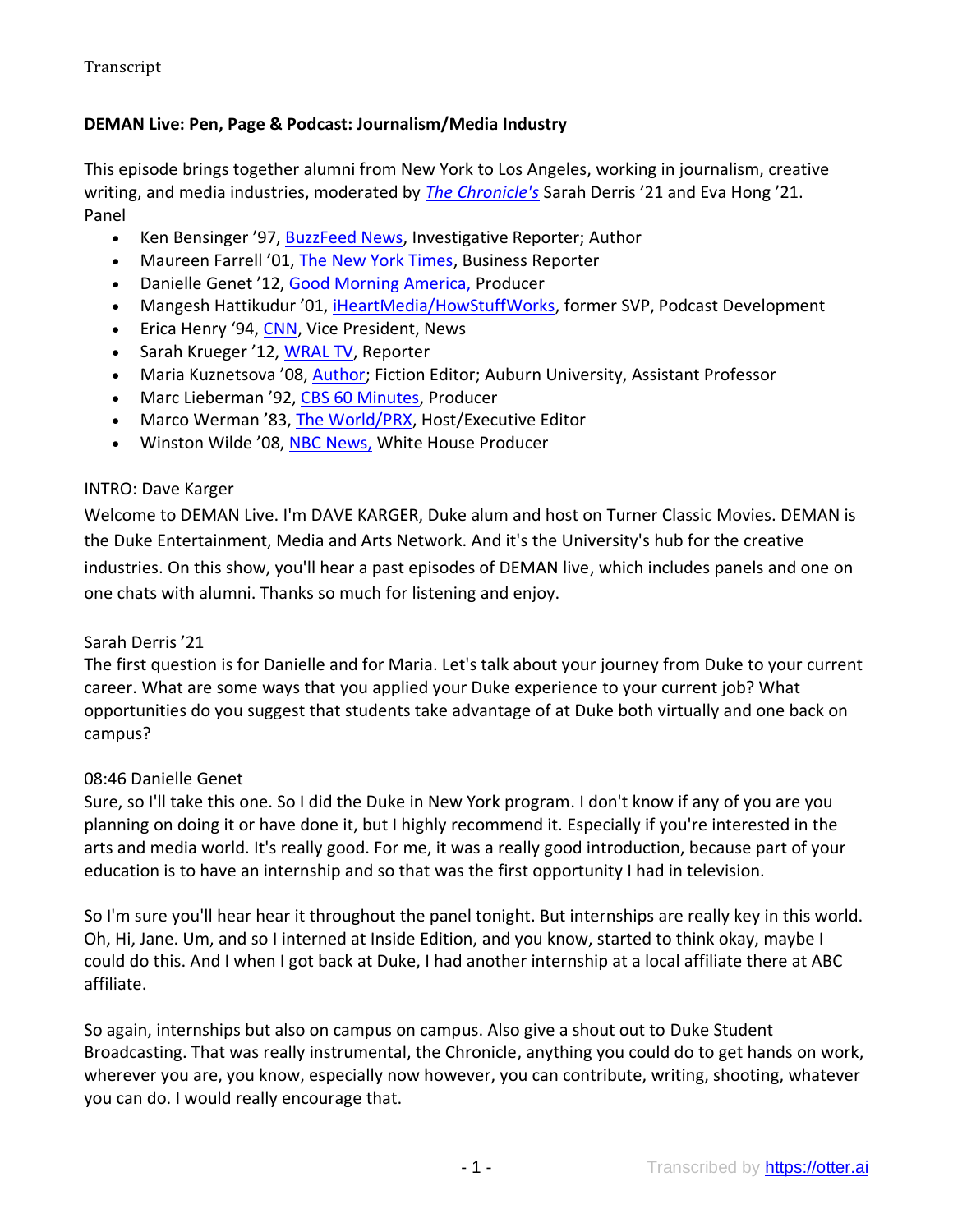And then post college, I started at the assignment desk at ABC News where I worked the overnight shift in the breaking news department, which is a really good overview of what it looks like to work in the breaking news world. And from there, you know, networking is also very key talk to people start figuring out, what are you interested in?

So another thing you could do now is, of course, take calls, call people learn about what they do. And from there kind of, you know, figure out, can I evolve? Can I raise my hand? Can I help out? It's very much, uh, yes, I could do it. What can I do? How can I help? How can I contribute? And so from there, I just kind of worked my way up to producer. So in a nutshell.

## 10:51 Maria Kuznetsova

Yeah, so one important thing I did at Duke was, I did do study abroad in St. Petersburg program and as an immigrant from Ukraine, that really got me just interested in my heritage and, and writing about it. And so that kind of complemented all the creative writing classes that I took at Duke. And just my mentors, there were really important to me, like Faulkner, Fox, one of my professors, she helped me get an internship at a literary agency in Manhattan over the summer. And that really kind of helped me see what the publishing world was, like, you know, just from reading submissions, it gave me kind of an insight into how things worked out there a little bit.

And then I also worked for voices magazine, it exists anymore, but it was a literary magazine kind of focused on women's writing. And, you know, that also helped me kind of get get an idea of, you know, what, what editors are looking for, what kind of writing is appealing to people and just working with other like-minded people was, was really important.

And and the thing I would say, is, is that being, you know, it takes a while to publish a novel. So all the traditional things like networking and meeting people that that can definitely help. But it's a lot of time alone in your room just working on your art. And so one thing, what advice I would give beyond, you know, pushing those mentors that you have it do, and, you know, doing The Archive, The Chronicle, all those things that I'm sure aspiring writers, you know, you're already doing is just find some friends in your classes that really can be be good readers for you and can be that network for you.

Like, for example, over the summer, right now, maybe you had some friends in your creative writing classes that you want to share work with, reach out to them. And don't be shy, because I was very shy, and I didn't, are about finding writer friends while at Duke. And I wish I had done that. And I think just building that community as early as you can. So when you're, you know, took me over a decade to publish a novel, when you're going on a journey, you have people who can support you on the way and be readers and just friends for you to turn to. Yeah…

## 12:50 Sarah Derris

For sure. I think I've come to learn during my time at Duke, that there are so many people who are willing to, you know, read over your work and support you. And just give you the kind of constructive criticism that you really need. Thank you both.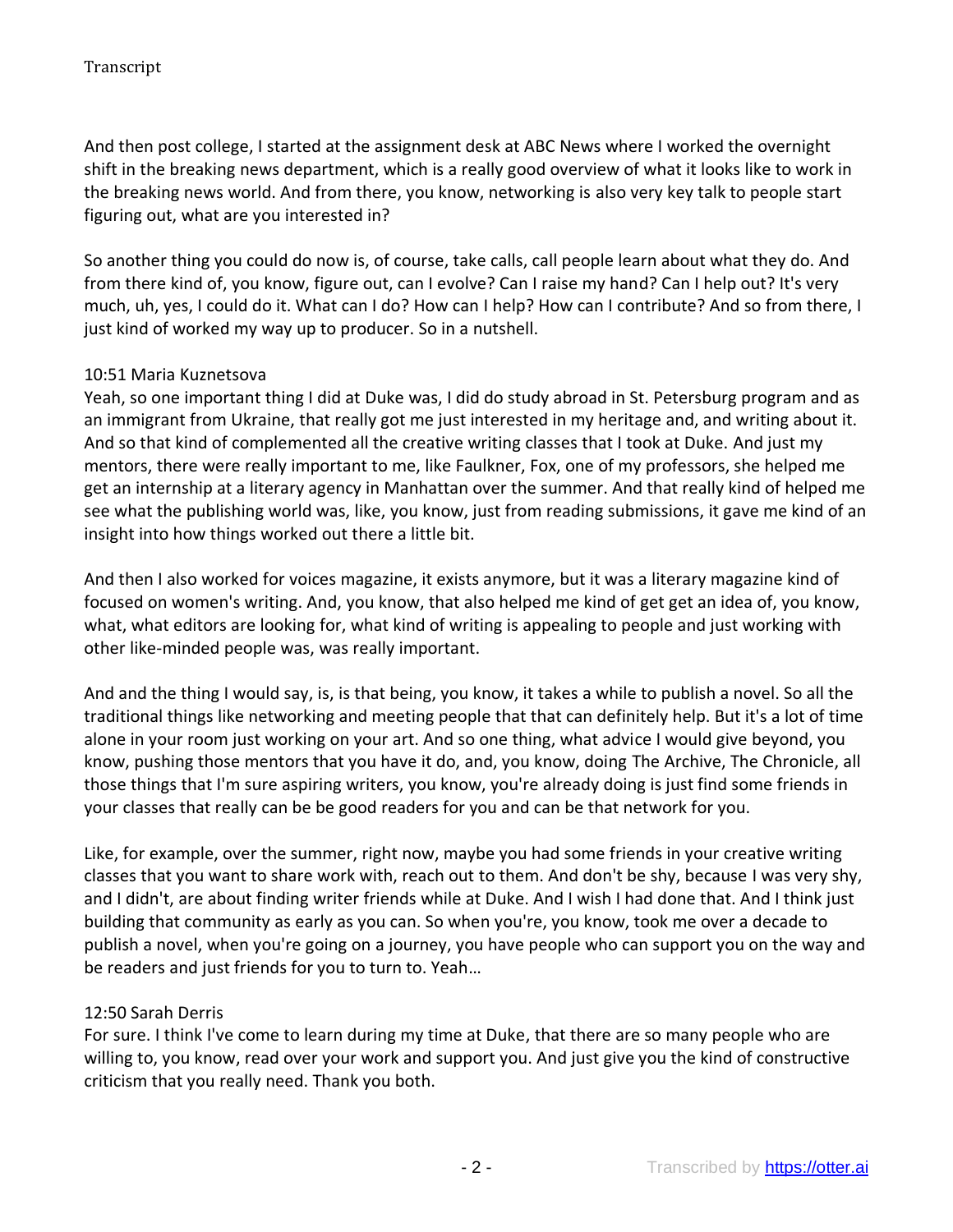# 13:07 Eva Hong

Thank you. Those are great advice. That kind of also leads us to the second question, which I'm going to direct to Erica, Marco and Sarah. We all know that getting your foot in the door in the media and journalism industry is very hard, especially at this time. So how did you get your head start? And what advice would you give for students and alumni trying to break into the industry?

## 13:34 Erica Henry

I can start. I was an NBC Page. And the Page Program is an entry level program for NBC and all of the network's they have something similar. You know, at CNN, we call it a cross platform program. And what the Page Program did was it allowed and afforded me the opportunity to look at the different Park departments in NBC. And I was a history major. And so I lucked up into the fact that I was a part of the NBC News Specials division. And that's whenever you see this is an NBC News Special Report with Lester Holt, there's a whole division and all they do is deal with breaking news.

And I know that I believe Danielle, you were the one that mentioned that you also started in breaking news as well. And so from there, that's when I realized that being in breaking news was you know, taking what I really enjoyed, which was history because everything that I do, I feel like is is history, it's you know, it's going to be history at some point. But um, you know, any sort of an entry level program is very helpful and then finding I mean, as you've heard from the people on this panel, you know, I've heard ABC I've heard NBC I've heard CBS and obviously I work at CNN.

And I know a lot of a lot of current undergrads, they reach out to me all the time. And they asked me to help them to navigate them to put I had someone, and Amy knows who it is, it's a woman who's been trying to get a job in Korea. And those jobs are few and far between. And she reached out to me yesterday. And she said, Hey, Erica, would you mind reaching out to the HR person for me, and putting in a good word for me? And I said, Absolutely, because I'd met her at a DEMAN event on campus before. And I know her and I feel very comfortable, comfortable enough to reach out to someone.

But it is true, you know, getting that email inside the turner.com firewall goes a lot further than someone that's, you know, blind, and you know, calling cold with a deep duke.edu email address. And so I was happy to do it. And so I would just say, use DEMAN. Use your resources, use your network. And I'm sure that there's someone who knows.

And I heard you guys mentioned it before, it's like, even if I went on, I worked at NBC before I came to CNN. And I've been it's been at CNN for a long time. But I know people at NBC so I you know, if I can help, you know, I could, I could reach out to someone for you. So, avenues and forums like DEMAN are priceless. And use it because we didn't have DEMAN, as you know, DEMAN is 10 years old. And we didn't have DEMAN when I was here. And I wish that we did.

## 16:33 Sarah Krueger

What can happen next, talk about how I got started. So senior year, I was fortunate enough to be ahead in my credit, so that I could be a part time student, second semester of senior year. And that is something I would highly recommend if you all are in a position to be able to do that. That enabled me to take a job at the Duke News Office that paid was a paid position, which was nice, I think it was like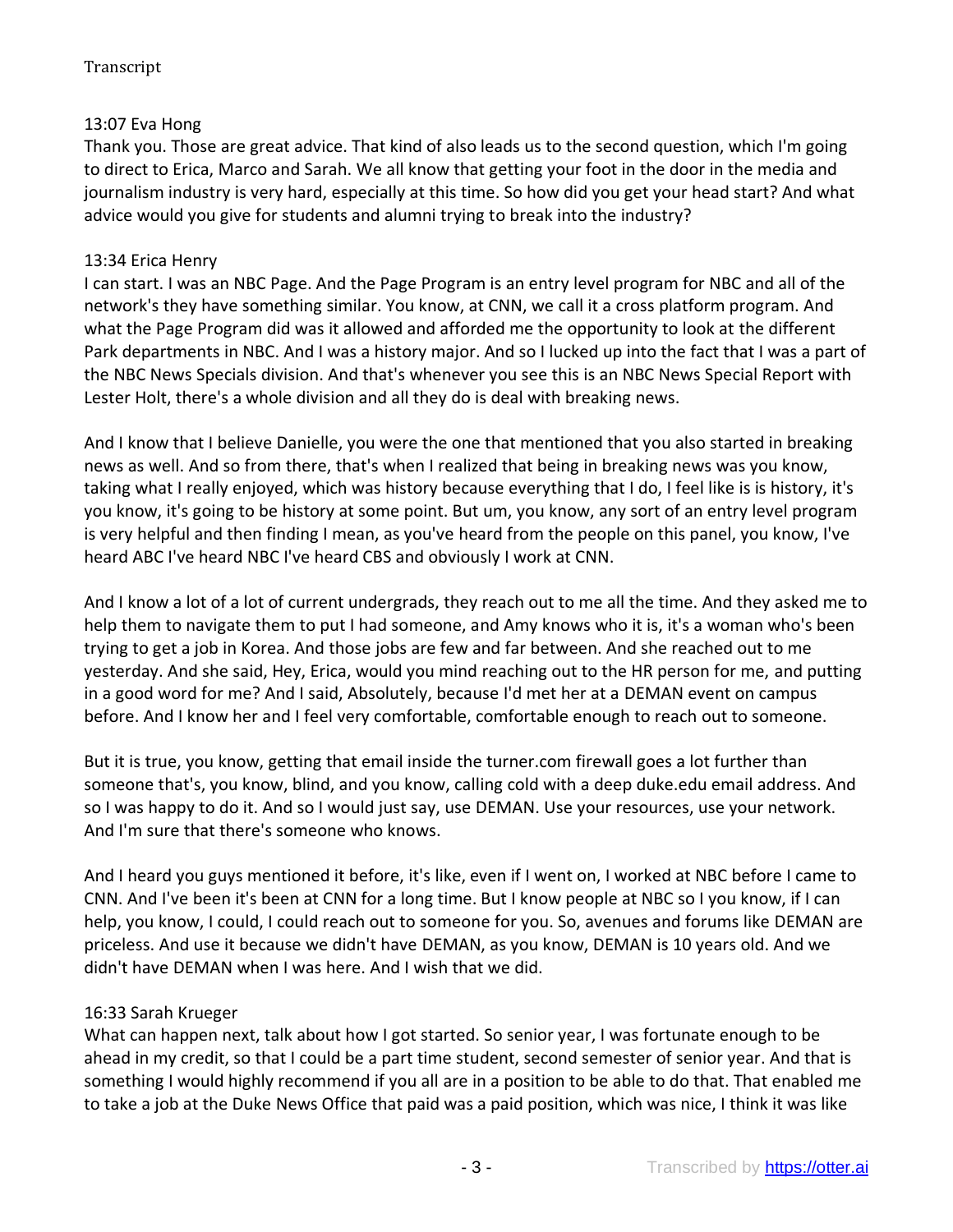15 hours a week. And then I also was able to do two different internships at local TV stations. And that was very helpful in learning a lot. I was a Spanish and International Studies, double major, journalism certificate, but I only had one class and TV journalism. So I really needed some on the ground experience. And that was super helpful.

And what that also led to that was the most helpful of all was I was working with her for one day, and he said, Oh, you want to be a TV reporter you want to move to New York City, because I think, at least back then most Duke students wanted to move to New York City. I don't know if y'all all still want to move to New York City? And so he said, You should reach out to Josh Chapin. He graduated a couple years ago, and now he's a reporter at a cable station in New York City. And he went to Duke, too, and so I just sent Josh, you know, a totally random email and said, you know, I'll come up to New York City over spring break to visit my boyfriend, and can I, you know, come meet people at your station. And so I give him all the credit for getting me in the door.

I ended up you know, meeting a ton of people that day applying to that station, getting a job at that station right after graduating. And that was just huge for me. And, you know, the first job is definitely the hardest to get at least it was for me. So once I was there, I started off as a freelancer. So just keeping my phone on loud at all times, like sometimes I would get called in at two in the morning, sometimes I would get called in at 8pm. It was a crazy lifestyle.

But that's how I started out and then moved from there to a station in Greensboro and then now landed here at this station in Durham or in Raleigh, but I work in the Durham office of it. And so I also just want to give a plug as you all are considering you know what jobs you might be looking for. There are a lot of great positions at network levels. But I also want to give a plug for local news, because we need you all in local news. It's so important right now and always, and we are hiring for entry level positions. So reach out to me if you're interested.

## 19:11 Marco Werman

I guess I have a kind of a somewhat different foot in the door story. I started I grew up in Chapel Hill and Raleigh and worked at the News and Observer through high school as a copy boy, kind of knowing that I wanted to go into journalism, went to Duke, wrote some for The Chronicle on Tobacco Road and then went to West Africa to Togo in the Peace Corps.

And right after kind of on a lark, I went through Abidjan, Ivory Coast, to the Associated Press Office, and they were looking for two stringers one in Burkina Faso and one in Cameroon and I said okay, I'll go to Burkina Faso. I'm going to stop I'm not going to not go back to the States. I'll just stay here and spend two years freelancing, first for the AP, and then I picked up a string for the BBC, and I'd never done radio. But it fascinated me. And it was a real kind of seat of the pants learning experience.

But it led to a pivot to working as a producer for the BBC World Service in London for a year and a half, which in turn led me to meet the National Public Radio correspondent at the time, Mike Schuester, who worked at Busch house, which is where the BBC was based and where I was working. So one connection led to another and that led me back to the States after being six years abroad, and working in public radio for the first time in the US.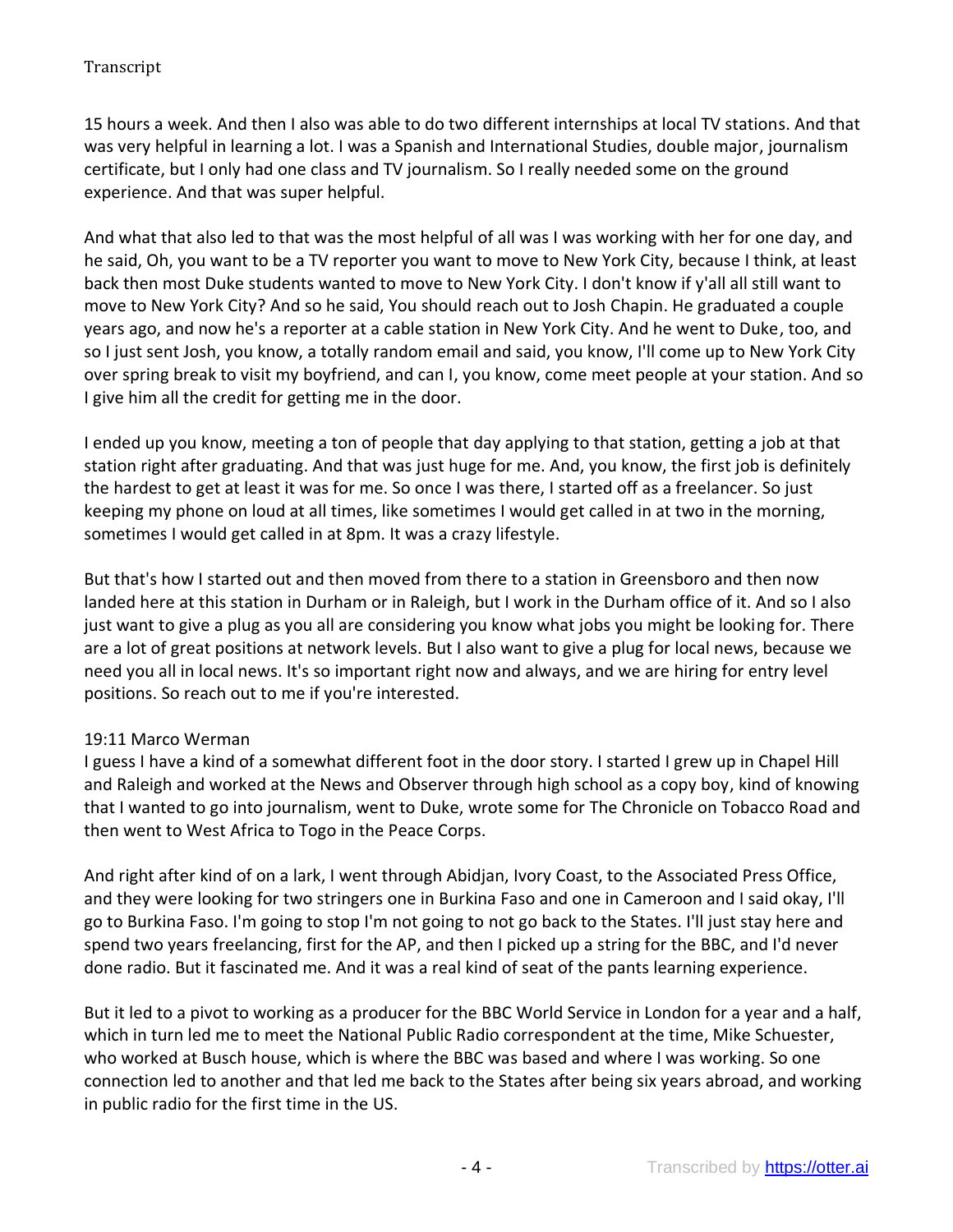But it was my previous connection at the BBC, my editor there, who was hired to start The World, which is where I work today where I've been since 1995, since the program started. So it's been kind of an odd kind of progression. But it's been a step by step from West Africa to London to to Plattsburgh, New York, where I worked for four years running a small radio station to to Boston, where I've been since 1995, and hosting the show since pretty much since 2002, or so.

And I think I've been picking up a bunch of different threads, that I would say apply to my own story. But two things that I would take away from my somewhat unconventional path is that it really helps. Even today, the BBC Africa service doesn't exist anymore, so I wouldn't be working there. But I would say create a patch for yourself or some kind of specialty that sets you apart. In terms of what you cover, be prepared to be a generalist, and also be prepared to speak very specifically about one area, I happen to kind of be in West Africa, that suited me really well.

And I think there were two Americans that were working at the World Service, when I was there, I was one of them. So it was rare to be given a work permit to even work in the UK at the time. But you know, just having that specialty, got me there got me two work permits, and I could have gotten a third, but I decided to come back and start this little public radio station, which also is probably not something anybody would do today. I mean, the last month has seen a really kind of tragic collapse of newspapers, a lot of jobs have disappeared. And the expectation is that it's only going to get worse.

So just footnote, I would say, if you are kind of thinking about getting into journalism, at this point, be prepared to really see it as a calling and not just a job. Because I mean, I think just hearing what Erica was saying earlier, it's been an extremely tough, 10 weeks very hard story to be covering. And, you know, probably the biggest story of our lifetimes, probably the biggest story in the last century, since the 1918 Flu, maybe World War II.

So it's something at the level of, you know, medicine, or teaching and teaching elementary school, that kind of calling is necessary. I think at this point, I think the other thread that I would pick up on and certainly applies to my story is just, you know, remember the connections you made and be nice to everybody who can possibly do you a good turn sometime in the future. It was precisely my connection and my willingness to learn from people who knew more than I did at the BBC, that led me back to a program that was executive produced by my editor at the Africa service. So remember your connections, be nice to people, and, you know, make them your friends.

## 23:59 Sarah Derris

Thank you so much. I mean, just about everyone who answered mentioned something about keeping up with connections. Erica mentioned the Duke network. And I just like to echo how I think important that is, at least in my experience as a student, through the DEMAN network, and through various like Duke programs, I've been able to connect with alumni and a lot of times you'll find alumni are very willing to help out whenever you need, if you have any, any questions or want career advice, so I definitely encourage people to take advantage of that.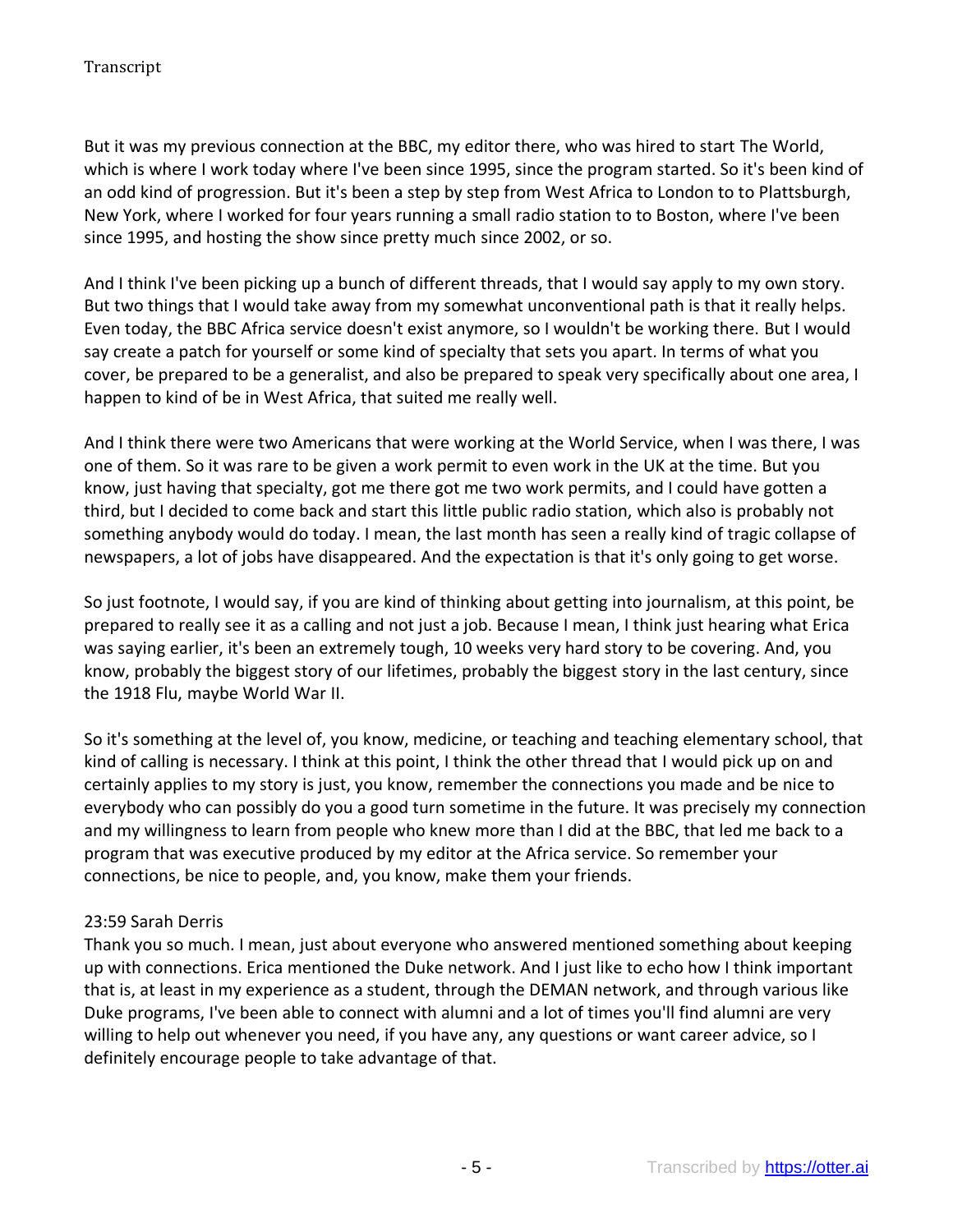I think that also brings us I mean, it allows us to smoothly transition into the next question for Mark and Maureen: How can students and alumni find a balance between networking with alumni about career opportunities during this time, while respecting that people may be facing different challenges right now? In regards to COVID?

## 25:17 Marc Lieberman

Well, I guess I'll start. So, um, there's no doubt this is a really difficult, challenging unprecedented time as we're all experiencing, you know, for us at the networks, and in every newsroom. You know, we're reinventing how we cover the news on the fly in the midst of something that threatens all of us every time you go out. So it is It was chaotic in the beginning, I think things are starting to settle more into a rhythm, at least where I am. And I don't know if that's the case for the other other shops, but I imagine it is. So it's hard. And I think it's going to be a little challenging right now to get people's attention. But that doesn't mean you shouldn't keep trying.

I was surprised. I heard from a Duke student. Not that long ago, within the last month, I'd say, who was looking to see if CBS still had internships this summer. And you know, my initial thought was that there's no way that our internship coordinators even contemplating the future until things settle out right now. And when I reached out to her, I was surprised to learn that she's still taking applications.

So you know, that work is still going on. And so every network has people like that, you know, talent, recruiters, and people coordinate the internship. So I would definitely encourage everybody if you're interested to reach out, and I would echo what some of the other folks here have said about the importance of internships and networking.

I started as an intern at CBS News right out of college, right out, three weeks after I graduated from Duke. And I got that internship thanks to a Duke student. I mean, do graduate who is working at CBS, and was decided to leave at sort of a, she was working in the political unit in the middle of the 1982 presidential campaign. She had an entry level job, and she was going back to law school, she decided to leave to go back to law school. And so she was leaving the political unit in the lurch. And because we had a relationship from Duke, she got in touch with me and said, Get your resume ready. Because I'm going to be leaving, and they're going to need somebody right away.

So I would definitely use the Duke network. And my other piece of advice in terms of just managing how to contact people right now, is that you do need to be persistent, like the people that get noticed and get hired. Or the people who, you know, they have a real can-do attitude. They stay ahead of things they anticipate needs. Like Danielle was saying the raising their hand saying, What can I do for you, you exhibit that attitude in a plate, politely, as I say, politely, persistent way, you'll get noticed. And finally, I would say, don't just reach out to people for jobs, or internships, reach out for career advice, or just how'd you get how you got started? I just like to hear your path. So it's not just a conversation about can you get me a job

## 28:27 Maureen Farrell

To your point, what you're just saying is, you never know, when opportunities are gonna pop up and just kind of like having a rapport building learning from someone and vice versa. Like, you never know,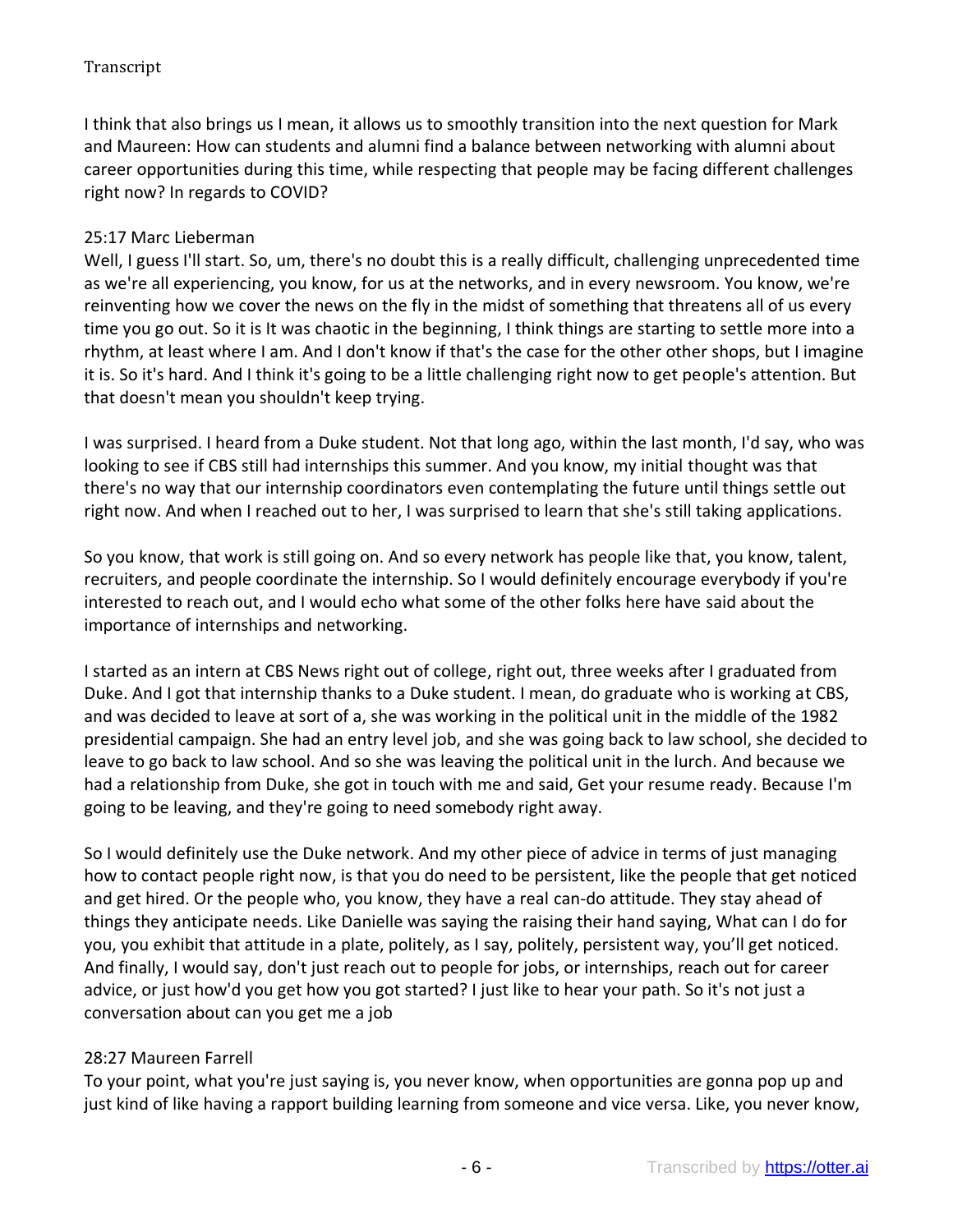when someone's gonna have something there. Like maybe it's not at that moment, they might have not have a job or there might not be an internship, but it's, you make the connection, and then keep in touch.

I mean, some of the students I've met over time, I love following their work. While you know, maybe they're they don't come to The Wall Street Journal, but we stay in touch. And it's like, you know, I start following them on Twitter. And it's inspiring to see kids students work, set that protocol, and then from there on out, they're just like, always on my radar, and I always just kind of want to see where they're going from there. So I feel like those connections, you know, people will try to help in the moment, but it's like a long arc.

I guess just to start off, though, what I would say is, I think, and I feel like a lot of people here I can kind of tell this already and I've had this experience like it's such a it's such a tricky career. And I think everyone felt like they had some sort of break to get their first job for sure. And then each one after that. It's a hard career and I mean, I love it so much. That I feel like people have just been so generous in like in such incredible ways with their time and you know, their introductions that I do feel like there's something in journalism maybe more than other places where like you really Do you want to pay it forward because you feel like people have just given you so much.

So I'd like to, I've noticed that throughout my career, and I feel an impetus to do that, too. That's said during, you know, this time is crazy. As I said, I'm on a sabbatical right now writing a book, which has its own time pressures. Also, like, you know, homeschooling a six and 10 year old, I'm sure that other people are doing things like that. Like, this is a whole nother level of juggling things, which, you know, teachers are also amazing. Now that we didn't know that before, but I can tell you that much, that much more than all of them.

So anyway, so please reach out. I think it's a good idea. And as Mark said, just be persistent. And maybe it takes a little while for people to get back to you. But check back in in a nice way, as I'm sure people will just stay on their radar. And you know, and then and then continue to stay on people's radar, like over the long term check back in in a year or so. Like, it's a lot. It's a long career.

And I like the idea of, you know, just the advice. And yeah, as I said, I feel like I always learned things from students, too. And The Chronicle is such an incredible place. Just segwaying quick back to what a few other people have said, I worked for The Chronicle my freshman, sophomore year, I did some internships junior and senior year. But it's incredible. I think once you go into a newsroom, how much The Chronicle mimics, one and not even mimics like it is a real newsroom. There's so much to learn. They're each internship, I think, if I had any regrets from Duke is like, you don't realize how I did two internships, one in New York at the local NBC station and one back in Raleigh at the local NBC station. And they're so amazing. I wish I did as many as I possibly could have, because you see different things. You see what you like to see what you don't like. Yeah, that's it's completely invaluable. All those experiences.

## 31:59 Sarah Derris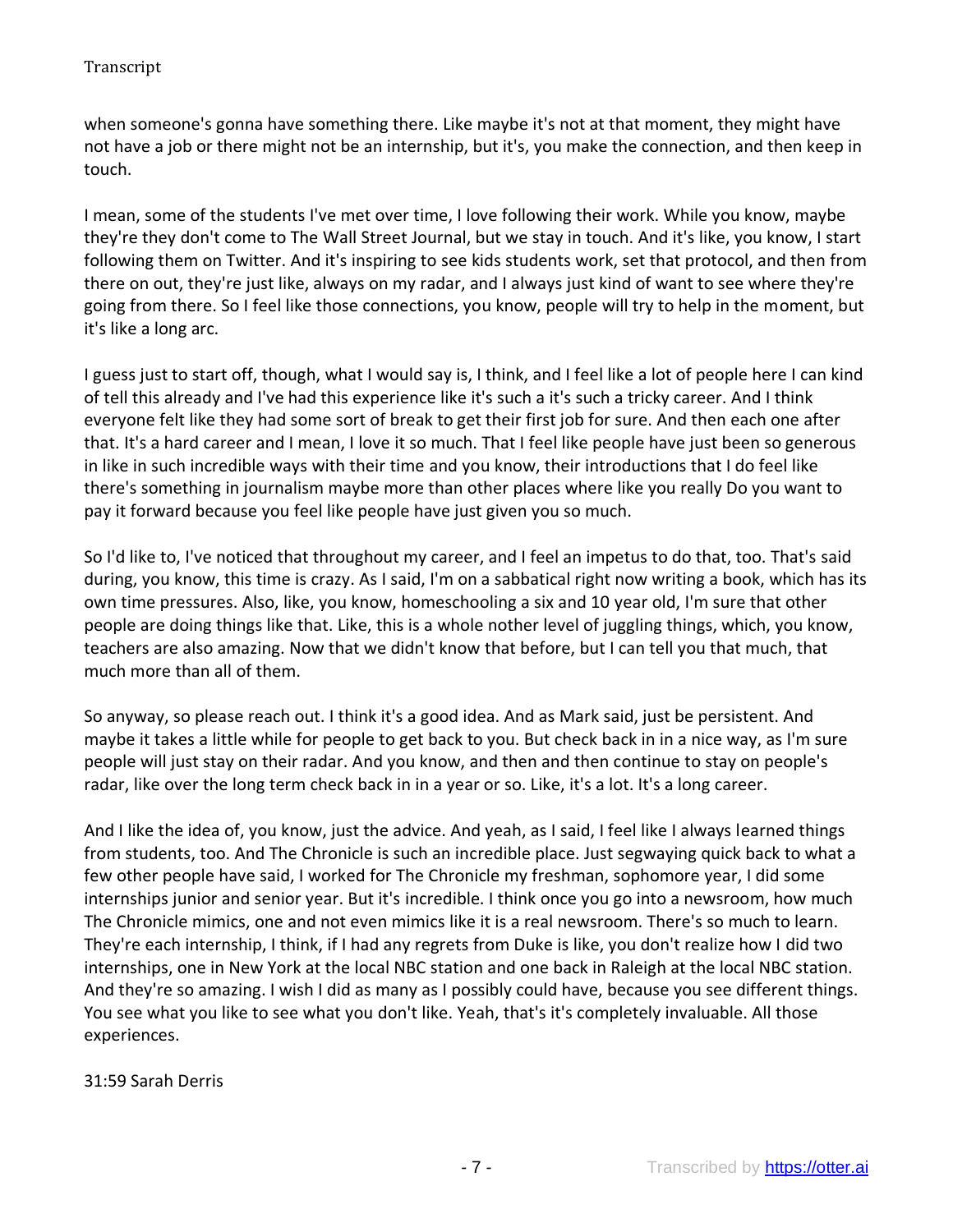Thank you both. I think it's definitely excellent advice. Yeah, I think it's all about building relationships, just as you guys said. And I guess Eva has the next question.

### 32:12 Eva Hong

Yeah, I just like to say that I really agree with the whole connecting with the alumni point. And I've definitely made connections with a long at DEMAN. Shout out to Amy for arranging all of that. And also, the Duke alumni directory is also a very good resource to connect with alumni who you who you might have similar interests with.

And also, is there an ad for The chronicle that we take students every year, and you don't need prior journalism experience to join if you are interested. And it is the whole thing is very mimicking a typical newsroom and you get really valuable relationships and experience. So yeah, come to The Chronicle.

And great, so diving into the next question, this one is for Winston and Ken. So you've all you both navigated a variety of media positions in journalism and in similar industries. But what drew you to ultimately pursued a direction that you finally did? And how does it compare to working other roles or industries? Winston - You want to start off, Ken?

### 33:30 Ken Bensinger

And, okay. Yeah, so I've had a lot of jobs over the years. And I've benefited from a Duke alumni alumnus to get my first internship. When I was when I graduated, I got a, I got a job at a publication. It's long, long gone called Swing Magazine, that was founded by a Duke grad. It was run by ??, I had internship there. And without that wouldn't have the opportunity to get my first job, which is at the Wall Street Journal. And then from there to freelancing in Mexico, and then worked at a different Dow Jones publication called Smart Money. And from there went to the Los Angeles Times now my current job.

And, you know, I can't speak for everyone here. But a lot of journalists, I think, particularly the ones in sort of the harder News area will tell you that. It's not always easy to to necessarily take exactly what beats or what things you'll cover or where you work, but you keep an eye open to opportunities to pursue either the kind of stories or the kind of newsroom you want to work in. And so I generally advise people to keep themselves keep their eyes open to opportunities and not to be afraid to move around.

Some people have long careers at one point application. But I find that increasingly that's not the rule. It's more and more that people be flexible and be willing to try out new beats or new geographic places to be. Obviously, that's a limited right now. But in general, being willing to move to a different city or state or even a different country for an opportunity can be really helpful.

And for me, it certainly was, you know, when I moved to LA, I had no intention of ever living in LA, I grew up in Seattle, and we used to, like, part of the culture of Seattle's hating LA. And so I never thought I'd end up here, but I had an opportunity to have a real hard news beat, which is something I'd really wanted for a long time. And so I took it and dragged my whole, my, my, my wife and dog across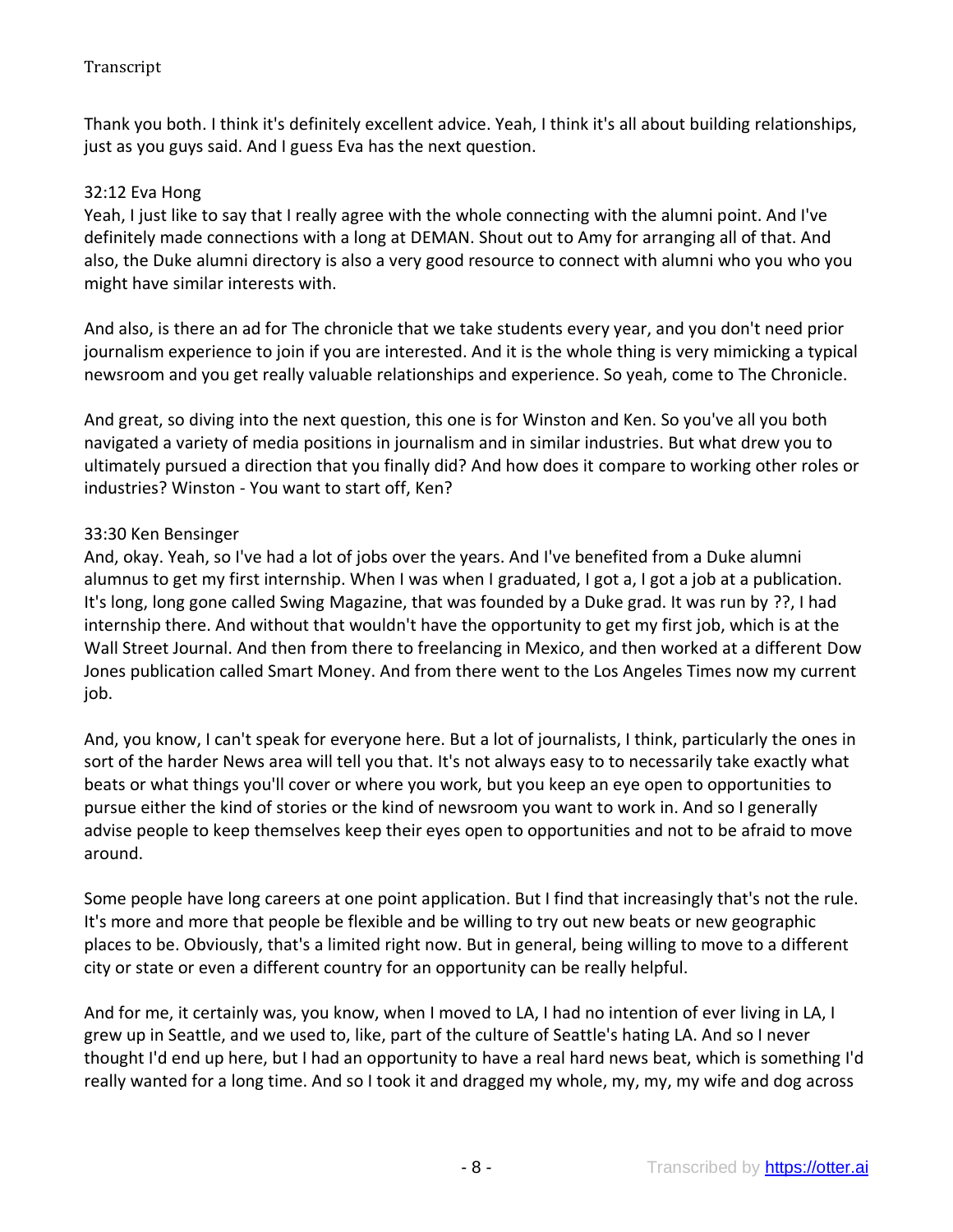the country at the time. None of none of them wanted, especially the dog wanted to be in LA. But you know, it provided me like new opportunities I wouldn't have had if I'd stayed in the current job I had.

And of course, you don't know, to possibly know what what if you hadn't done something, but I'm, it was a very rewarding risk to take. And I think being open to career risks is important, probably in most fields. But I think media, particularly I think, jumping into into things that you're not sure about, can be really rewarding. That was certainly true for me, when I went to BuzzFeed, a lot of people, the LA Times thought I was nuts to go there. But I was, I'm really happy with the choice I made, it's also been really interesting, and provided me a lot of opportunities and experiences, they just would have been impossible to print paper. So taking those risks have been great, the best answer, but that's the truth is just kind of closing your eyes and jumping into the unknown. A lot has been been great.

# 36:56 Winston Wilde

And the I think the fundamental question within your question was what what caused me to pursue the direction that I did think I always wanted to be in a profession that is, you know, suited to people who are communicators. But in what way, I had no idea. And I think it was Danielle, who kicked us off and talk about this, the just the process of trial and error, the fact that at Duke, and then immediately exiting, do try it all. You don't try the internships. I live in DC and DC does several things we do for profit work, we do nonprofit work, and we get the government sitting here.

So during my years of Duke, I actually didn't start looking for media jobs at all, I started working for a nonprofit advocacy group that dealt with, you know, clean water, because I care about that stuff. And I worked in their public affairs department. So it was communicating. And it was something I cared about. But after a summer of it, I just felt like let's try the next thing.

Segwayed over to the government. The next year, I worked for the FCC media, but within the government. And that didn't really suit me, it was a little too, too mundane there as well worked on the Hill where a lot of young people work here in DC. And by that point, I decided that government wasn't really the way to go. So you know, let's try media internships, because at the Sanford School at Duke, that's really kind of the only way you can pursue journalism as a minor.

Through the policy journalism certificate, started to build connections there. One of them was a former NBC White House reporter John Dancy, way, way back when. And he connected me with my first internship at NBC investigative unit work, lots of research, lots of hands on stuff, no, two days were the same. And after trial and error going through nonprofits and government, that's when I finally found the forum, and the love of the kind of communicating I wanted to do. And just to continue ruling stuff out my final year at Duke, I went to work at ABC 11, of the local station there in Durham, just to try to local news, too, because I don't know.

And now, you know, working in covering the President for NBC, you know, how did I engineer this whole plan to get to where I'm pursuing the direction I want to follow? I don't know necessarily that this is the direction I want to follow next, like I say, above all, when you're working in media, just to just kind of going flip off of what Ken just said, don't be afraid to take opportunities outside your city. Don't be afraid to take opportunities outside of kind of your line of work I'm producing now.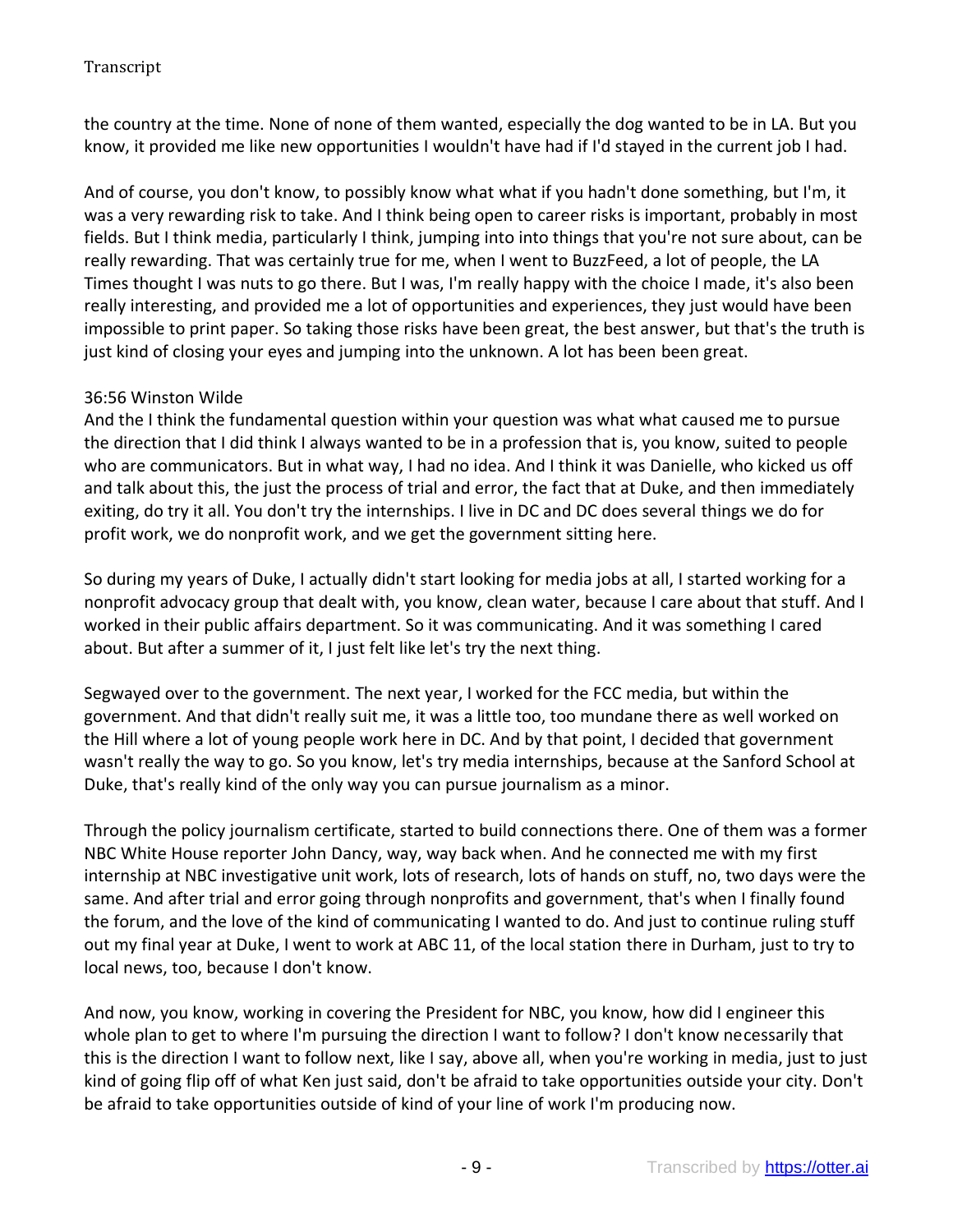But my first job out of out of working at NBC internships was to accept an assignment desk job down in Atlanta with the Weather Channel. Eva, when you asked your question, you talked about the variety of roles and hats we've all worn. Everyone on this panel has talked about it. Kind of the odd jobs and the opportunity that they seized when an opportunity presented itself.

Above all, in journalism, I say aim to be a Swiss army knife, aim to gain tools, trade skills, to make you more and more versatile. Because this business is changing every day, the model of kind of working with a network or a paper and just kind of climbing the totem pole for a whole career that that still exists. But it's exceedingly rare, and people hop around a lot. And I did not think for a second, that accepting a job on an assignment desk down south covering the weather for a living, when I received a degree out of Duke to cover politics as news out of the Sanford School, did I ever think that that was I was like, What am I doing here? But then, an old mentor of mine at NBC says that sometimes you don't pick the job that job picks you. And please just gain as much out of it as you can. And as you work in network news, local news on the TV side.

## 41:12

Actually, any publication really, you learn the partnership that exists between any assignment desk and any any producer. It's like the assignment desk is out there gathering resources, kind of stocking the shelves at Costco, and the producers are the ones that put the cogent product, on television kind of taking stuff off the shelves as they need it, and putting it into the packages you see in the stories, right? And that you read. So everything, everything kind of adds a notch to your belt, everything adds a tool to your tool chest. And never be shy about even an opportunity that is it's it seems kind of off the beaten path in some way it will help you whether it be a person or a skill that you learn.

And I'll just say to close, that, you know, pursuing the direction in the job I'm in right now. There will be a life after President Trump and specifically for me, you know, do I want to cover you know, a Democratic president, a return to normalcy President, I've actually been thinking that maybe it's time to add another tool to the bill. In all the roles I've ever held, I've never worked in a control room. So maybe it's time to move to New York and get in the control room like Danielle gets in there every day. Like Mark sees his finished product with Bill Whitaker out of the control room. Maybe that's the next step. But everyone should kind of be asking those questions and continue to improve that versatility.

## 42:38 Eva Hong

Thank you so much. Those are great responses. Yeah, I definitely agree that I feel like as Dukies, we're all pressured to have this spreadsheet for like to map out our next 10 years. They're really just honestly, for me, I didn't think about doing anything in journalism before coming to Duke. And now I'm all a media person having done journalism, also film took Karen's and documentary class, I see you there. Yeah. But I really I think nothing ultimately goes to waste. Everything you learn is ultimately going to help you at one corner or the next. So yeah, thank you so much.

## 43:19 Sarah Derris

Yeah, definitely. I definitely echo all that you said. I guess shifting gears a little bit. I feel like a lot of people here are probably interested in how the current pandemic is sort of affecting the outlook of the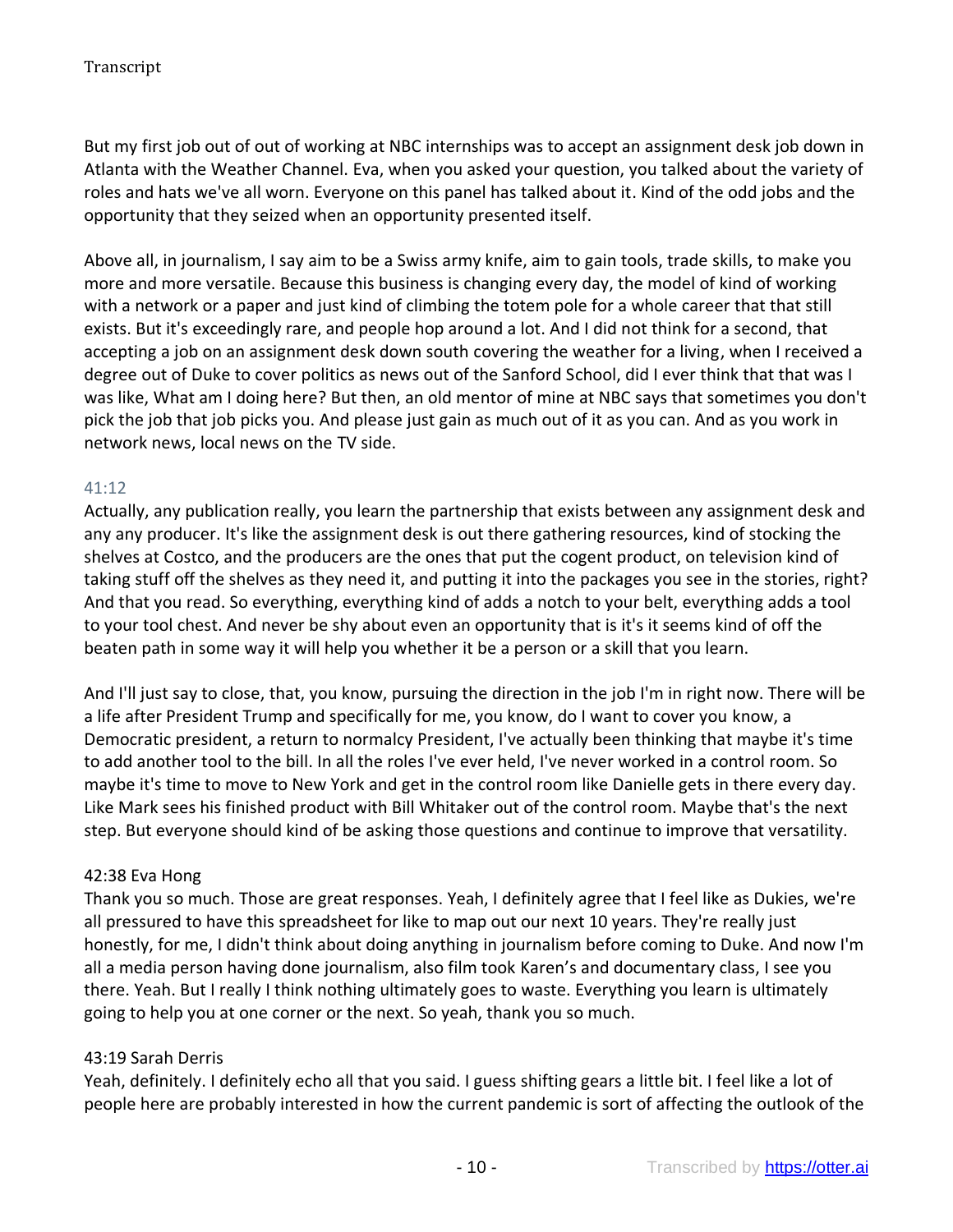industry right now. Or maybe even your like particular rules, how maybe your particular roles have been adjusted? So directing this question to Mangesh and Erica, both of you work in sort of different sectors of the media industry, in a sense, Mangesh you work in podcasting. And Erica, you're news director. But how do you both feel that or how do you think I guess the impact of the pandemic will affect the future of the industry? Sort of how you're experiencing it? .

# 44:13 Mangesh Hattikudur

Sure. I feel really lucky that I've stumbled into podcasting. And and it's, you know, it's a medium that only a third of Americans were listening to, you know, really indulging in so there was a lot of space to grow and, and a lot of audience to still come to this medium. But I think that I mean, we also have been lucky in that it's easy to podcast from where you are, it's, you know, a very democratic format, like it's, you can self publish pretty easily.

So, I think that, you know, our listening has been up, our advertising hasn't actually slowed and so it's a strange place to be. But I think that What we have noticed is that the shows that are doing best are the ones that provide a real surface, a real service to people and ends up being that provides real comfort.

And, and so I, I think people are either veering a lot to news or or they're doing the things that, that feel the real intimacy of this medium. And, and unlike a video or when I was on various things like, there were so many types of media that are just getting screamed at you constantly. And this is so intentional, that that the people who are here are not only like, figuring out where in their day to listen to a podcast, right? Like, it's like I listened while I walk my dog or I listen while I'm doing the dishes, but then, but it actually becomes a habit. And so for us, it's been a pretty great spot to be in despite the real difficulties in the climate.

## 45:56 Erica Henry

And for us, you know, everyone that knows about journalism and about news, it's all about collaboration. And it's all about, you know, like a working newsroom. I mean, I mean, we work, you know, two feet from one another. And so, on a Friday, we were told that we would be working home on a Monday, and that just changed everything.

And also, it changed technology. And so, you know, a lot of reporters who were used to being out in the field when we didn't know what this pandemic was, we told everyone that they will be working from home. And so they're basically doing live shots on WebEx, which is very similar to Zoom. So, you know, with tech technology had to change and technology had to catch up. And so now we have people who are line producing shows from home. We have people who are directing shows from home. And so that's just so a whole new way of thinking and never, when I when I signed up to be an assignment editor, when I signed up to be a segment producer. And now even in this role that I have now, never did I ever think that I would be doing my job working from home.

And you know, we're not going back and anytime soon into a building. So we've had to actually think of the way we work and collaborate with each other. And so, you know, with my team, I'm doing, um, WebEx meetings twice a day. So we can have pitch meetings, and so we can dole out assignments and things like that. So that's one of the things that have changed.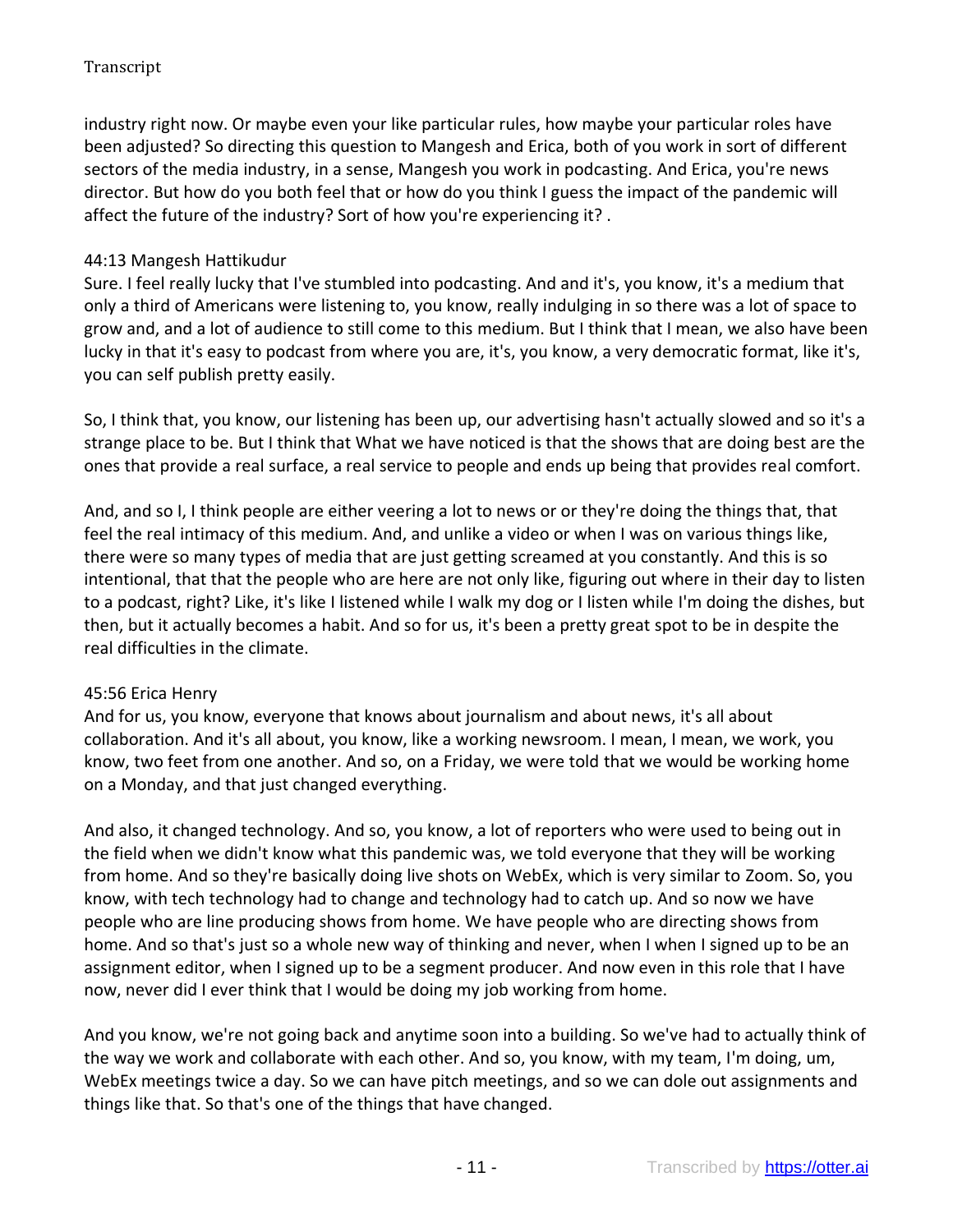And then also, just, and I'm sure you see it on when with reporters who are going out and covering the news, I mean, we have to social distance, and we have to pertain to the rules and the ordinances of cities of states. And you know, and it varies and place at a place like Florida, for instance, it varies from county to county. So you could be in Broward, or Miami Dade, where you have to wear a mask, and then you can go over to the county next door, and you don't have to wear a mask.

So it's it's constantly keeping current with all of the local, the local jurisdictions and what's going on there. And then, as journalists, everyone is looking at us, so you want to make sure that you are what you preach. And for journalists, that was really, really hard, because in order to get a motion, you want to get up close and personal. And now you see people, you know, conducting interviews with a boom mic, or you saw, you know, when ABC News was interviewing the President, and they were sitting like, you know, eight feet apart, or something like that, and so it's just changed the whole way in which we cover news, and now, you know, I'll share a secret with you guys, you know, sometimes, you know, we're doing live shots with our iPhone 11 because the camera is so good.

But um, you know, that's how we're shooting our live shots now, because, you know, we're sending people and when we have teams, with two and three people, we're now sending one person because we're trying to make our thumbprint a lot smaller when we are covering stories. And so it's just a completely different way of thinking about how you cover the news.

### 49:09 Mangesh Hattikudur

Yeah, but I mean, I I agree with that, like in terms of like, just the incredible ways a phone can be used for podcasting certainly, like it's remarkable what good quality you can actually produce from from the things right around you. The other thing that is that the pandemic is put a stress on, it's reminded people the worth of news right and, and, and the worth of quality. And after journalists have been under such attack for such a while you realize just from local to all types of news, how necessary all of it is.

#### 49:44 Erica Henry

And just to jump on that point. It's so important because there's, you know, without naming names or saying anything, there's so much information that's getting out there, that's just not accurate. And you know, as journalists, we feel it's our responsibility to set the record straight, and to get to get the information out.

So what people were saying earlier is, you know, this is absolutely a calling. And I think people feel so even more now. And it's just so important that we do get the right information out there. And we tell people that it's not safe to, you know, I'm in Georgia. So I will speak for, you know, I will use Georgia as an example. You know, it was too early to open Georgia when they did when you know, for a fact that cases are still increasing.

So, you know, it is our duty to make sure people are aware with, you know, what reputable institutions like who and the CDC are saying, and to make sure that people are, they have all of the information, I'm not telling you to stay inside, I, you know, it's my job to make sure that when you go outside, and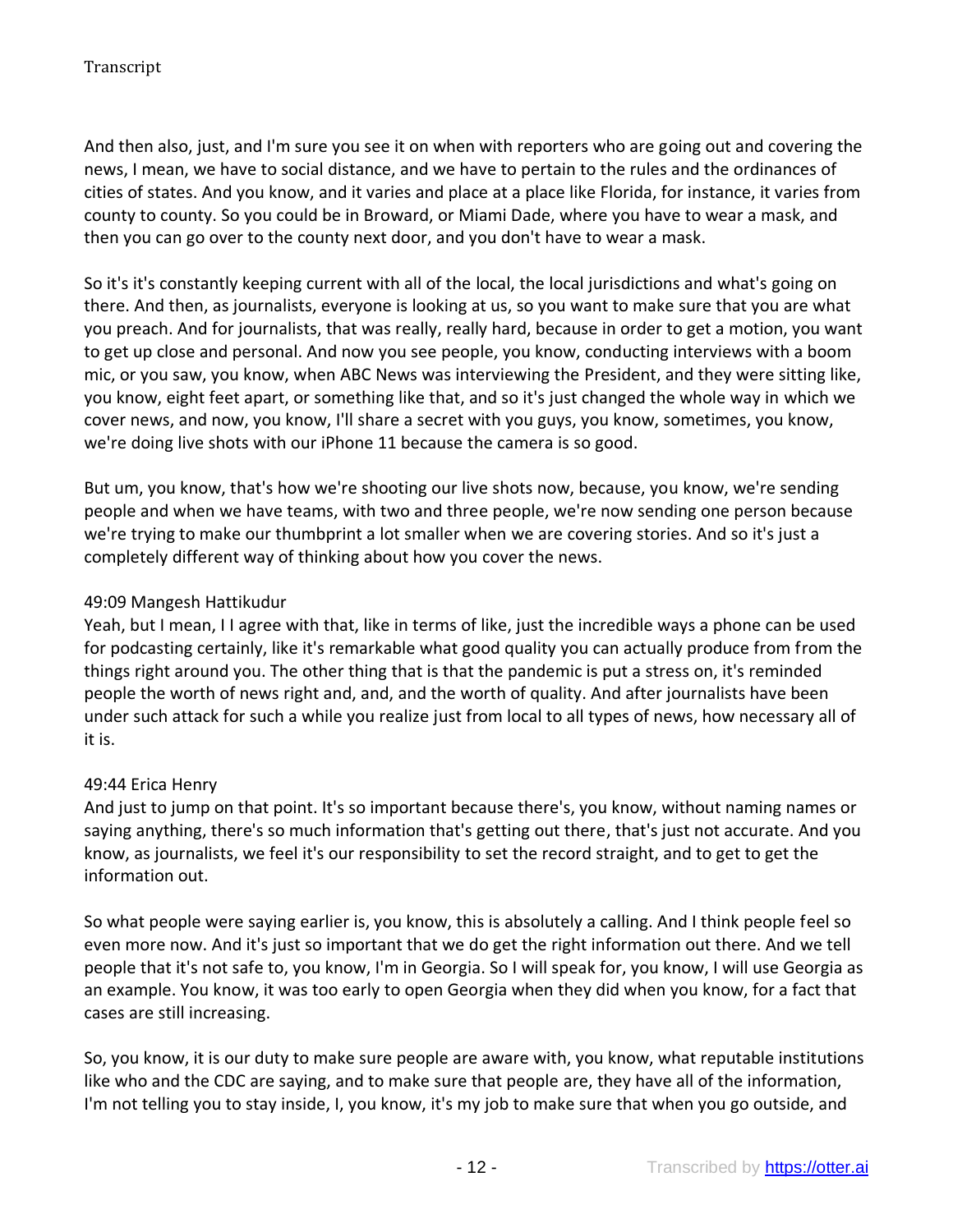you go to Publix, or you go to Target that you have all the information so that you could make, you know, an informed decision that that, you know, not only is for you, but then ultimately is for your family.

And that's what was one of the things when you know, when governors were saying it's okay to open schools. Well, yeah, but schools are also you know, schools also employ, you know, maybe children are okay. But schools also employ people over 65. Schools also employ people with compromising position.. compromising immune systems. And then when these children go home, they're going home to their grandmothers, and they're going home to their parents who may have, you know, a compromised immune system. So you just can't open the school because children aren't getting Coronavirus, which is not true. You know. And so those are the things that we just have to make sure that everybody knows when they're making the decisions that they're making.

# 51:48 Sarah Derris

Yeah, yeah, thank you so much. It's definitely a really strange and kind of frightening time. But it has been really fascinating to see how news outlets have been adapting, as well as other media outlets have been adapting to this. We are sort of running low on time, but we do have a few more questions for our panelists. So to all of our guests, we do hope that you can stay with us. And yeah, we'll just keep going forward.

# 52:19 Eva Hong

Yeah, um, it's great to hear all your advice and responses. So shifting gears a little bit. The next question I'd like to direct to Ken and Maria, our two writers on panel. So looking back at your career have there been times where you have to look for a side hustle to make can't make ends meet? And if so, any tips for writers looking for these kind of side hustles? And also, how do you manage the time between doing these side hustles and also working toward your ultimate career goal? And also for aspiring writers? Do you need an agent to get published?

## 53:09 - Maria Kuznetsova

Yeah. So I would say most of my life has been a side hustle until very recently, until my book was sold like two years ago. So I started out of Duke, I went to a master's program for two years, and then in creative writing, and then for about six years, you know, I did SAT tutoring, adjuncting, you know, like reading essays, reading manuscripts, reading applications to things, I'm teaching creative writing summer camps. And then I worked at wikiHow, for two years, that how to article writing company, I did kind of all these things while, you know, with the goal of finishing a novel.

And so, you know, I just kind of treated that, like my real job, and everything else was just there to serve that even if I only got to do it, like one hour, every morning, I just kind of told myself that that's what I was doing the whole time.

And so while my, you know, other Duke friends were having, you know, more fancy jobs and moving to New York and kind of working for different publications like GQ, and Entertainment Weekly, and all those kinds of things. That's kind of the path that I took the dubious path that I took. And so I kind of, you know, to kind of get through that and to stay focused, I mentioned having a community earlier,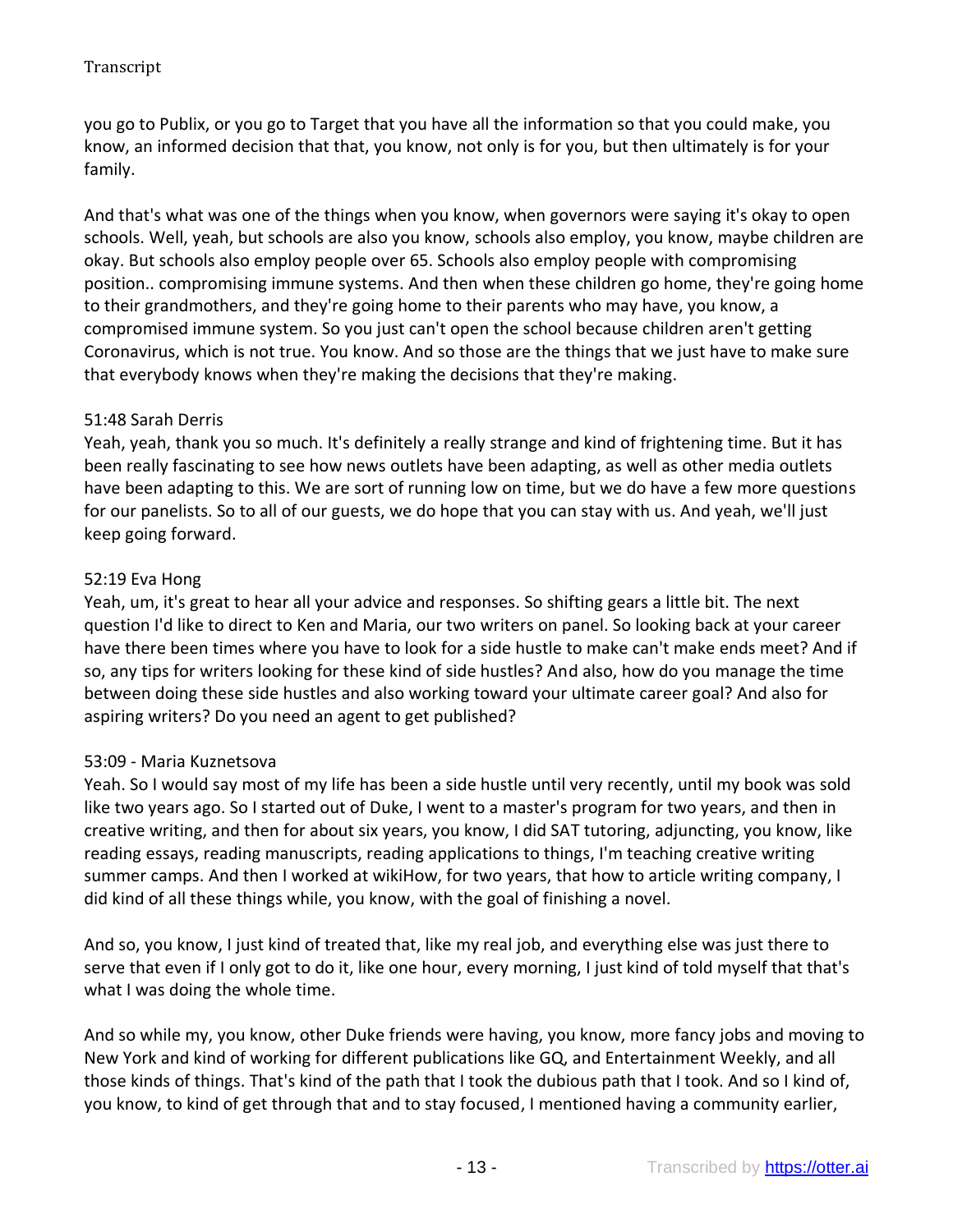that was really important. I had readers kind of read my work helped me along the way, I started submitting my work to publications, and so that kind of got got the ball rolling, and I just tried to stay patient and then after a while, you know, like eight years of hard writing, I got accepted to the Iowa writers workshop, and that was kind of when people listened when I when I tried to, you know, submit my work.

Suddenly, it opened up this whole network of people that I kind of began at Duke, that who, you know, actually were interested in reading my novel. So between those points, I wrote two books that I couldn't get agent for and then came to Iowa with a third book. And that was kind of where I met my agent and where I sold a book and then was able to use that to become an assistant professor. So, so I kind of had basically all my 20s were a side hustle. And then to the question about getting an agent, I would say, if you could publish short stories, you know, in literary journals without an agent, and that can get an agent's attention. And you can go to an MFA program that can get an agent's attention. And you could, like, I have a friend who just she submitted a short story manuscript to, you know, a university press contest, and it will be published without an agent. But that is kind of the way to getting an agent, I think, it is important to publish a book.

## 55:48 Ken Bensinger

So, when I was, you know, in terms of side hustles, there was a time when I was in Mexico, freelancing where I was really had just minimal income. It was a bit of a struggle, I mean, Mexico City back back, this city is kind of glamorous. Now, I think there was a little bit gritty, not as popular place to live in like, 2001 to 2005 area when I was there, but it was also super affordable. And so I could make ends meet, but I was probably I mean, one year, I think I my entire income was like, you know, under a few \$1,000 for the whole year. So, and I was stringing for places that were paying 10 cents, 10 cents a word or less.

So, and to those of you I mean, some of that, to me, that's gonna sound familiar, but for those of you who don't know, a lot of print outlets will pay you by the word as a freelancer. And so we would try to make ends meet by and this was it was internet, but not like it is now. So he would try to sell this same story to multiple outlets, right. So that was like a classic stringer overseas trick was to sell like, yeah, to sell an article to the Portland Oregonian and also to the Christian Science Monitor, and also to the Atlanta Journal Constitution. And that would be a way to, to, like, you know, turn a nickel into a dime. But things got pretty rough one year, and I started selling tequila in Mexico as a side hustle. So I started buying bulk tequila, bottling it and then selling it for a while, which ultimately was not a path to riches for me. Mainly because my my key salesman was giving it away. Like you'd take it to parties, and you're supposed to do now get people to want to buy it, but he was constantly giving it away. And I think, you know, getting high and his own supply, as they say.

So so that that's ultimately what worked was finding a staff job somewhere back in the states where I could, I could have a better income. And then writing a book became a side hustle for me to sense because I still had my job at BuzzFeed and had to take a leave as another panelist here Maureen mentioned, I took a leave of absence from BuzzFeed to write the book. And in the middle of that some big news happened that dragged me back into work.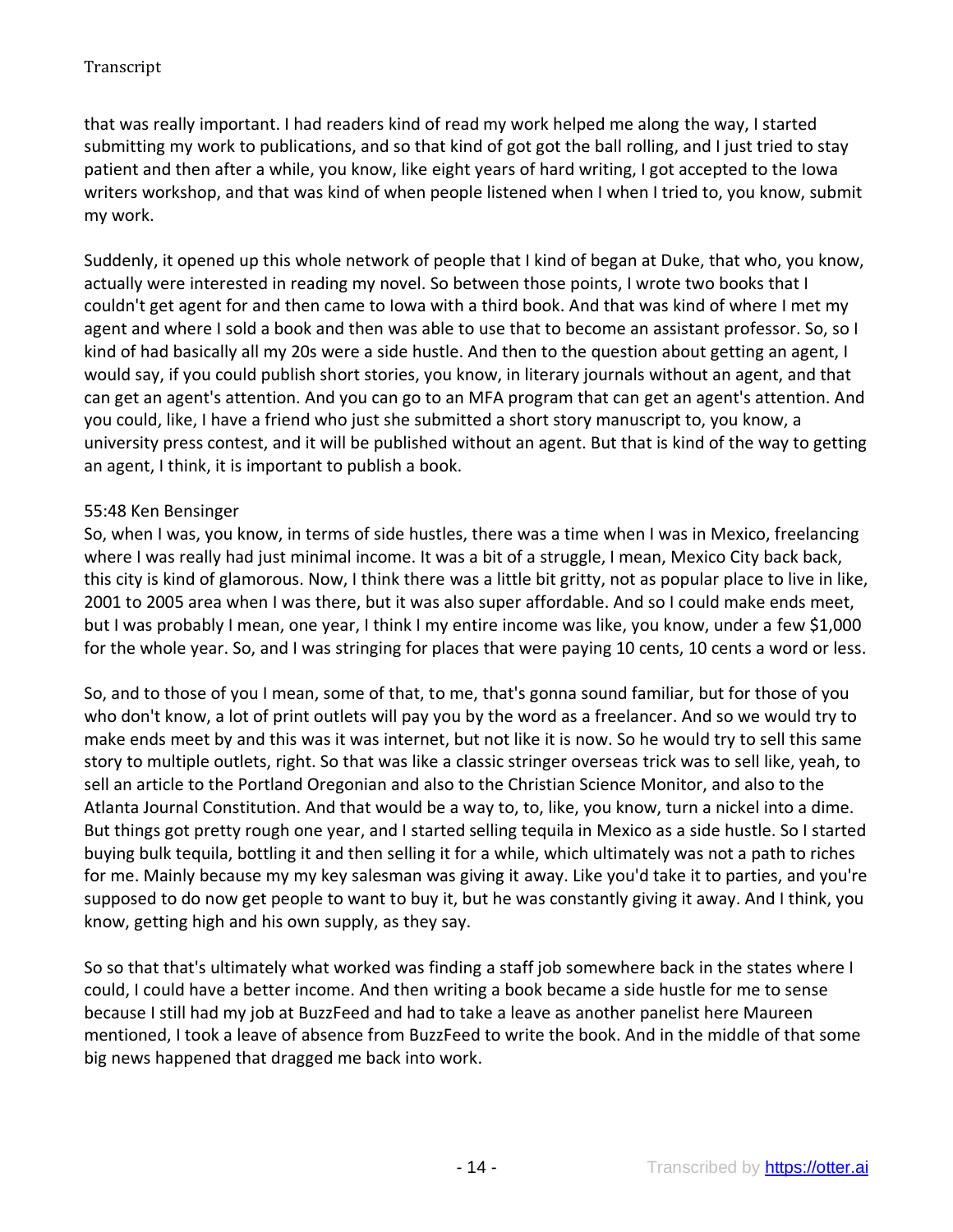So I was balancing, reporting and writing a book with covering what I thought was the biggest story of my life at the time, although someone else pointed out now Coronavirus, probably has eclipsed that. So, so I couldn't tell what my side hustle and my real real hustle was at that point. But and since then the book has kind of continued to be a thing where every once in a while, there's there's opportunities to, to make a couple of cents here and there or, or to have career opportunities through the through the book through speaking or talking about it, and not getting rich by any means. But certainly meeting people and traveling and that's interesting.

As far as the agent goes, I don't think for me, it would have been possible to sell the book without it. I just think that for selling a book, it's a huge advantage. It's kind of a cliquish world, probably Maria would agree with me on this, that you know, book people know each other, most of them not all of them are in New York, and they have like lunch together all the time. And they're intensely aware of their universe and not like super open to like outside or just barging in and selling a book. So it's it's much more about getting an agent and having them do the work for you to sell, sell a book. It's frustrating because you know, they get 15% You're like 50% of all this sweat and effort and energy I put into this. And all they did was like have, you know, like lunch with two people and like, sit in a couple meetings. But unfortunately, that's kind of how it works.

And what's even worse is then if something if something great happens with your book and you you sell a movie option or something, they get some of that too, and they didn't do anything to do that. So that's sort of the world that's how that works. But that's why you can look for more side hustles a lot of journalists for what it's worth, teach as a side hustle. Some dude is a full time hustle. My former boss quit BuzzFeed to become a journalism professor at USC, and we just found out two days ago, he's coming back to now be the editor of all of BuzzFeed. So that's kind of a that's a thing that happens that people use what they pick up in journalism to teach other people. And it's also frequent that people do adjunct teaching for journalism.

1:00:28 My little last piece of wisdom on that is that every single person I know that has done an adjunct journalism class has sat down afterwards and done the math and figured out that they that it wasn't economically worth it.

And they would have been better off like driving an Uber in terms of the time commitment. But I think that that adjunct professor, professor, shed those tea, that teaching has other benefits that maybe are not measured in financial ways, and it's pretty cool to do. So that's another thing that a lot of people explore as a way to sort of stay keep their hands in the game and, and support support their passion in journalism.

# 1:01:07 Sarah Derris

I think that for anybody pursuing a job in media, it could very well be that having a side hustle is a reality. And I thank you guys for sharing kind of your experience with that. Our next question is for Mangesh and Marc, given the reduction of internship and job opportunities right now. What's your advice for students and alumni starting their own initiatives or creative projects to further their career development? Maybe for Mangesh specifically? How is the podcast landscape changed with more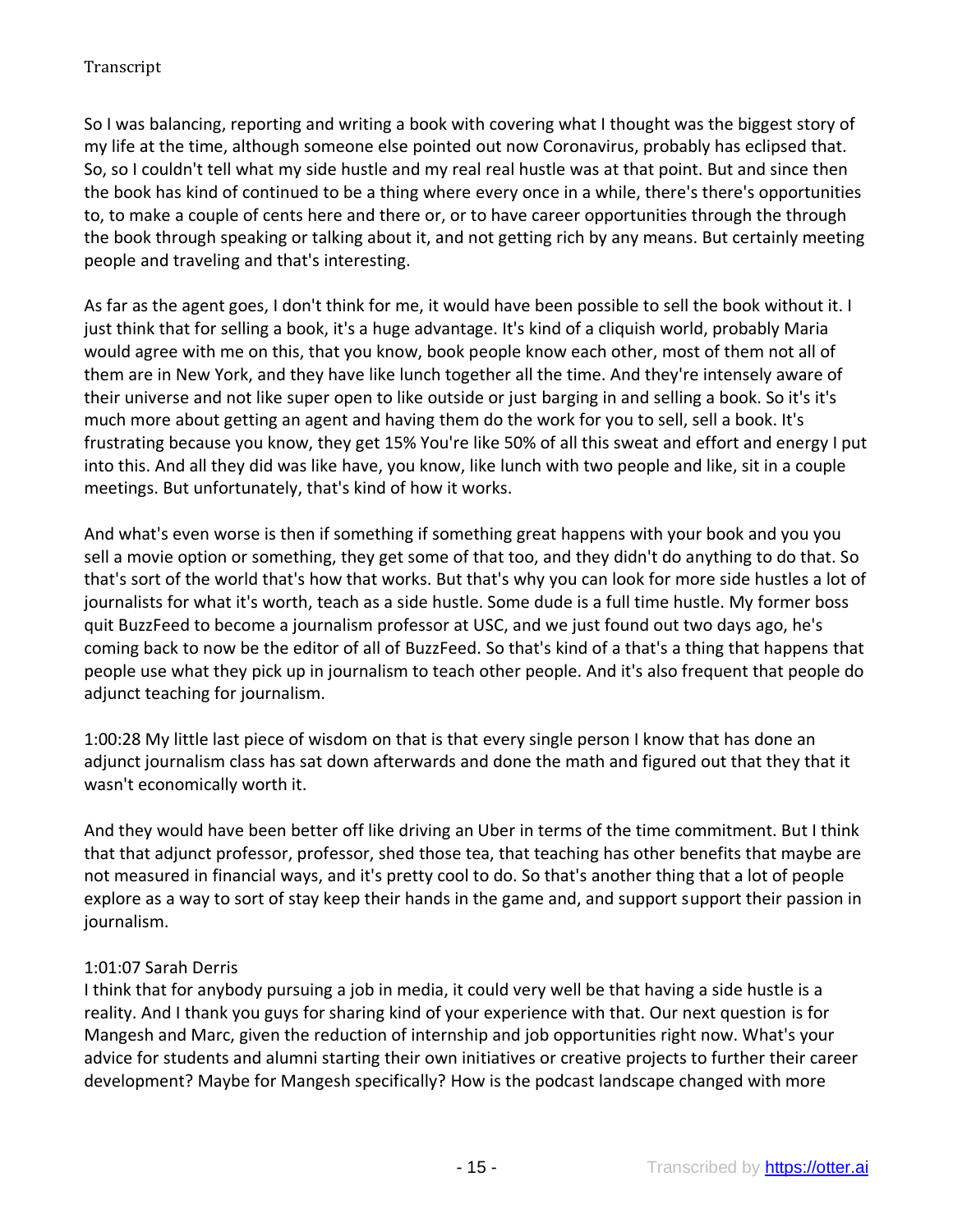people recording podcasts from their closets and kitchens? It seems like everyone wants to have a podcast these days, what makes a podcast successful in such a saturated market?

## 1:01:53 Mangesh Hattikudur

Yeah, I can, I can only talk about podcasts. I will say that we started Mental Floss as juniors at college and then put our first publication on Barnes and Nobles as seniors and and, and I ran that company for like, 17 years, and, and we couldn't have done it without a lot of support from Duke and looking for where there was money on campus.

Like, there's, there's so much if you start talking about starting your own initiative, I do think that there's, like, we realized that every department at the time had little pockets of money to spend on things and so so. So we went to every head of every department said, like, you know, if you like chemistry, like it's gonna be represented in this magazine, you know, and, and could you give us a small amount and so the first both the first issue we did on campus and and half of what went to the first national issue where we're very supported by Duke, and I think there's so much money for like little grants and little things that you don't even realize, like and you have time, like, it's really worth taking the time to, like try to explore and pick your professors brains for for what is available.

But, um, but in terms of podcasts, I think that I, it is saturated, everyone's trying to hop in into the space, my inbox is flooded with pitches. Um, but that I think that it doesn't mean that I don't look for like, I'm always looking for something unusual a story I haven't heard or or, like someone else was saying, like the people who have unusual niches, they're occupying a different space.

And so um, there was a Duke grad, I think, '08, Rajiv Golla, who pitched me and, and, and he was in Uganda, and he was covering this Renee Bach story, which is about, like a missionary who, it's, it's a bit of a tragic story, but but it's really interesting. And, and, and he pitched cold, and we really liked it. And we saw that it was a story that could be optioned, we saw the potential in the story. And, and so even though he'd never done podcast before, that show will launch next Friday. And so, you know, it's, there are still opportunities. It's just you have to, I think both. And he came in asking, I think when you come in ask him for advice, and and but have a pitch in your back pocket, but that's really helpful.

And to Maureen's point, like, you know, those relationships, I've definitely followed students in their career as they've gone on. And when people have good ideas, I'm still willing to listen, you know, and so, I think that, um, the market is saturated, but people are always looking for good quality. So sorry, I realize I'm talking too much.

The other thing I'll say just before I get off, is that like, I think everyone's looking for instant success, and that isn't how it works. You know, like, I think that you can start a podcast and build slowly and and and it'll grow through word of mouth, you know, and, and feeding that relationship with the listener or the customer, you know, and and whether it's interacting with them or whether it's, you know, what, whatever it is, that can make them feel heard and make them evangelize your product. You know, and, and having a sincerity there, I think will, will ultimately grow a podcast

## 1:05:27 Marc Lieberman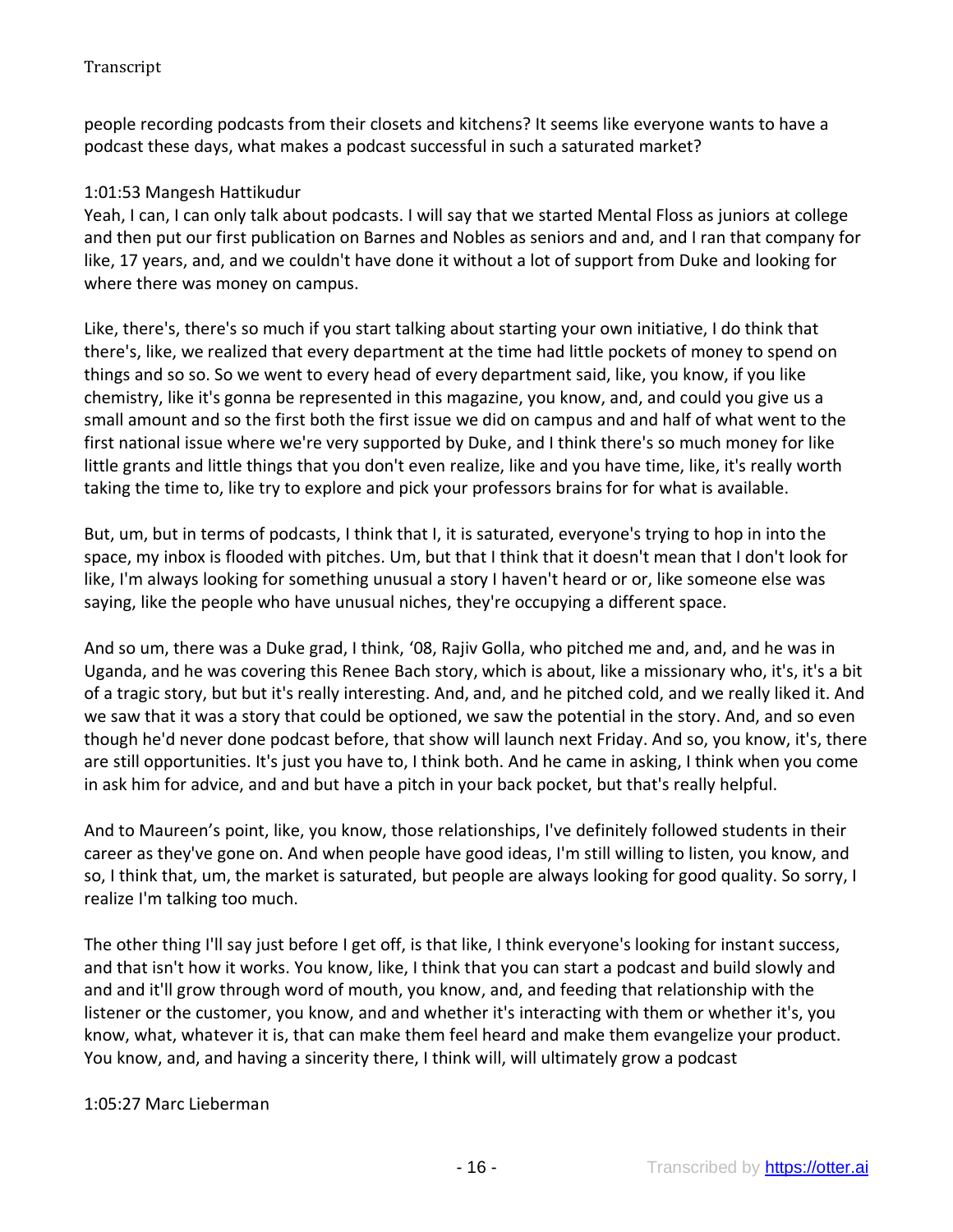Well, I would pick up on something that Winston said a little while ago, which is the sort of the, the tool belt idea, which is, you know, right now you have an opportunity to really learn tools, if you don't know how to edit or you don't know, or you can learn how to shoot, you know, you've got a camera in your phone. You know, you can pick up on tools that if you do get into the workforce, when you get into the workforce, in a newsroom, you'll be able to use that. Or you can try to sell yourself with some of those things that you'll know, you know how to do some of these things, the technology is there for you to tell a story.

And so you can go in and try your hand at it. And you know, one of the things about this situation is that because the story is everywhere, you have an opportunity to cover it in your backyard. And I work before I got to 60 Minutes, I worked in breaking news, pretty much my entire career.

And before, right before I came to 60 Minutes, I was a producer in the Los Angeles Bureau for the evening news. For many years, and, you know, we we like Erica, like Erica's Bureau, we covered the western US, you know, it was like 14 states or something like that. And if news broke somewhere, we didn't have people in every state.

So if you happen, you know, if you're paying attention to the news, and you know, something pops in your area, and, you know, you can call an assignment desk and say, you know, I can get over there now. And I can find out what's happening, I can scope things out for you, you know, you can offer your services, we used to hire freelance producers all the time. So, you know, I guess my two pieces of advice would be, you know, try to jump on news, if it's happening in your area and offer your services to a place that you might want to work, you know, find an interesting angle or find an interesting story, and pitch it and, and then just sort of try to learn as many tools as you can, so that you have them at the ready.

## 1:07:29 Eva Hong

Yeah, I think that's a very important question, because a lot of people are probably facing the reality of a reduction of opportunities, or looking for something to do at home. The next question is for Danielle and Marie, and it's like a follow up with the previous questions. But aside from kind of individual, maybe reporting you can do in your backyard? What online resources, or books and films would you recommend that people check out during this time to kind of further develop, develop their career? And to just learn more? And specifically for Maureen, how have you acquired the knowledge and skill set to do more specialized reporting? For example, I know you do kind of initial IPOs and capital markets, and that requires specialized knowledge.

#### 1:08:25 Maureen Farrell

So I was an English major at Duke. I was did art history, it was very liberal arts focused. My only, like, economics class at all was Marxism. Like, about as close as I got to economics and was like, I have no interest in like banking. No offense to anyone but I thought it was like kind of evil, that people wanted to go to Wall Street. So it's so it's weird to be covering it now.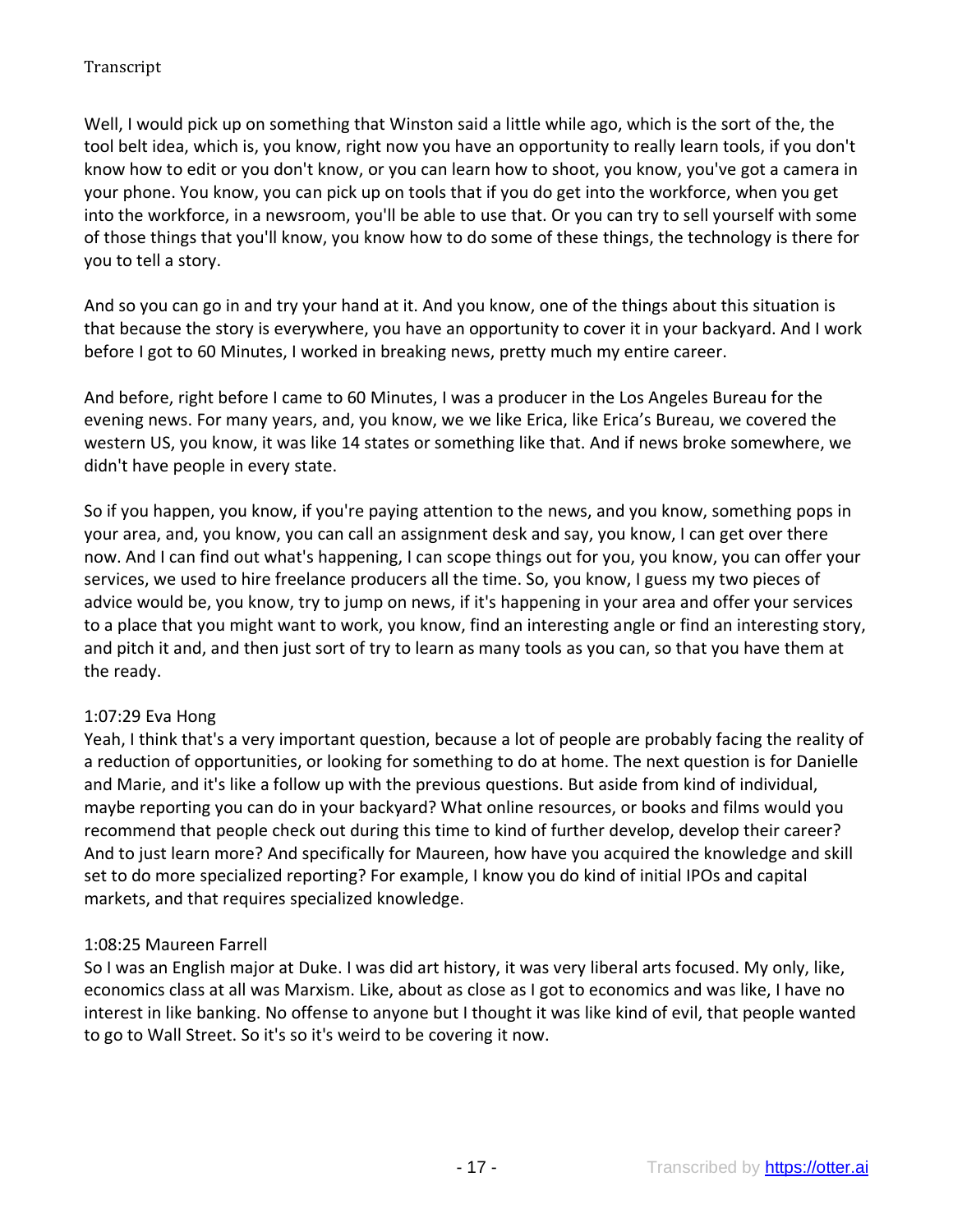But I have very little background, and I basically worked for like a think tank for two years out of college really wanted to go into journalism, but couldn't find my didn't know how to get started even though I had these internships. So I went to Columbia for journalism school.

And then I basically got out and was looking at a lot of different things. And there's this new trade publication called Mergermarket. That had just started and it covered M&A. And I like, barely knew what a merger was. I had to kind of look it up as I went there. So I really kind of stumbled into the job. But I was my loans were coming due so I figured I should just get started. So I always thought I wanted to help cover politics, but I really completely stumbled into journalism into business journalism.

And on some levels, I think it was nice being a pure outsider because you can look, I felt like it opened, you know, looked at things differently, realized how fascinating it was to me and like how many different areas it kind of touched on, like, you know, following the money movements. So, I mean, it's it was just a very much on the job learning there's this book called Barbarians at the Gates.

I remember, one of my editors gave to me, and it was like the whole reading about like the takeover of Nabisco back in the 80s, or 90s 80s, I think. And anyway, I just read a lot of talk to people ask a lot of stupid questions, people are very nice. And talk to me anyway. So yeah, to cover it, it's been, you know, it's just been a lot of kind of trial and error, but you just build up the base of knowledge and taking a lot of time to read and just talk to people.

And I think there is a certain level whether it's in business or politics or anything, you know, you as a journalist, you need the guides, anyway. You know, you come in you're, you're armed with a certain amount of knowledge, but you need a whole lot of different types of people to guide you. You're always going kind of open-endedly asking questions, and you don't know where it's going to take you. So anyway, that's kind of how I got into business. And so far from anything I even could have imagined that I would have found interesting. When I graduated from Duke get, it's been such a fun ride. And just very quickly, in terms of what you could do online now, I mean, you've so much time to read, time to write, uh, but, you know, there's like, anything that I think you have a little bit of an interest in, whether it's I don't know, like photography, or even graphic design, there's so many different tools you could bring to the table, if you're interested in them that could benefit you. And there's like a million different resources, Coursera, or, I would say, sort of let that guide you.

## 1:12:08 Danielle Genet

Yeah, so I'm pivoting off of Maureen. When I graduated Duke, I didn't have a job, unlike my fellow peers, who are, you know, going into law or whatever it may be finance. And what I did was, you know, I took the time to really focus on the areas that I was interested in. So let's say I was, you know, interested in Good Morning America, I was watching Good Morning America, every single day, I was, you know, trying to, if you could find scripts, read scripts, see how people are writing.

So you can start to learn how people's writing styles are. So then you can start to figure out how you want to write how you want to craft your own writing style. So I would say just like really consume the content that you're interested in from a few different sources to reputable sources. And then, you know, prepare, if you have an interview, if you're talking to an alumni or a professor, prepare for those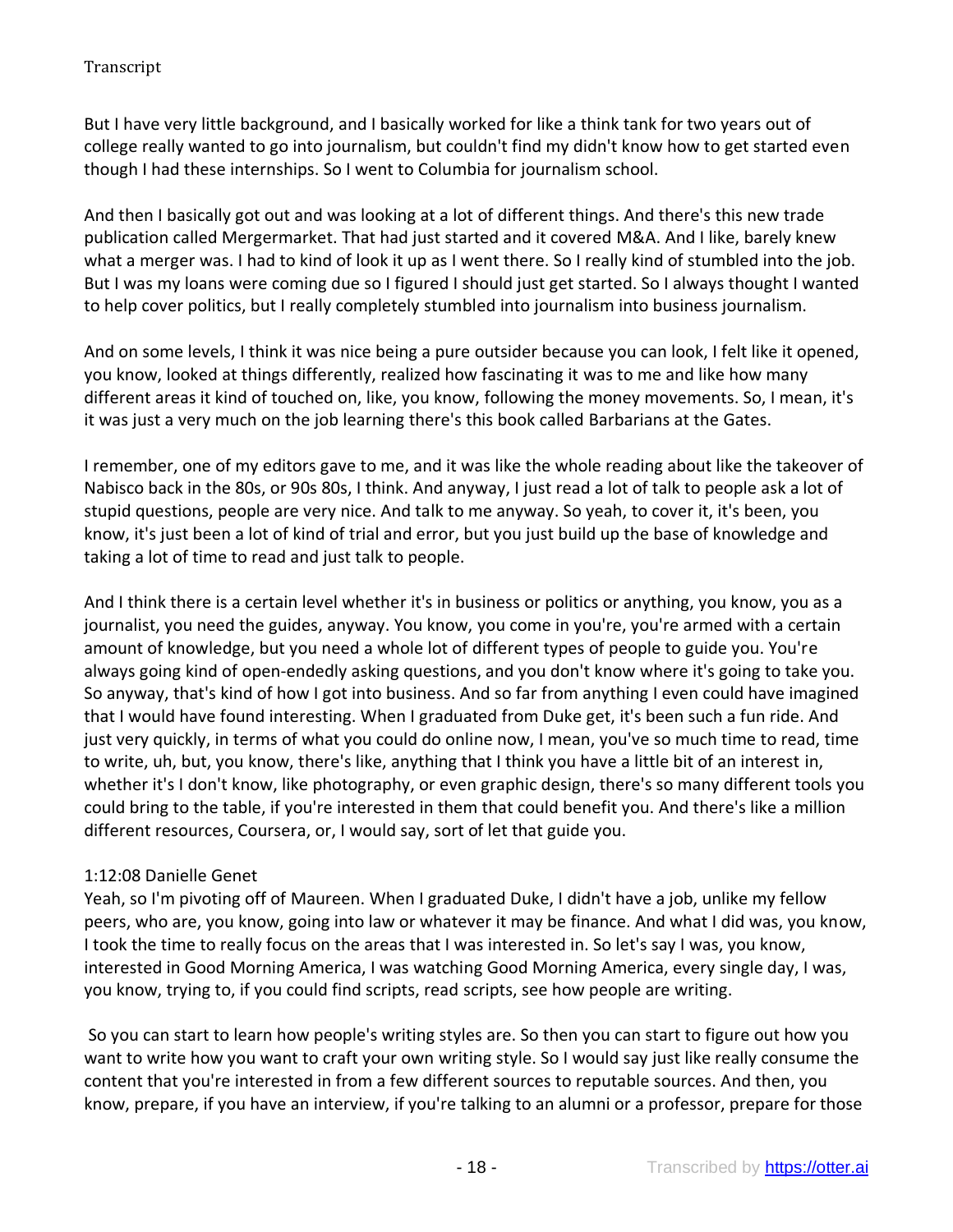conversations like it was a final, so become very read in on the materials that you know who the anchors are, or the stories they cover so that you can come prepared with topics that are relevant to the stories that that show that podc ast may be talking about. So I would just really say like stay informed, and also as part of being a journalist asking a lot of questions. So when you're around the dinner table, seeing what people are interested in, what are people talking about, it just makes you more informed when you go out for those interviews that you could bring to the table.

## 1:13:48 Sarah Derris

Thank you so much. This is absolutely a great time for individuals to continue reading from, I mean, not only the sources that they love, but maybe even the sources that you know, they heard from under other individuals and just continue building their, like skill set and knowledge.

Before we continue, I do want to say that we do have two more questions before we wrap thanks to everyone for sticking around. And thank you so much to our panelists.

For Winston and Sarah, we'd love to hear an example of a story you're currently working on. What does working from home look like for you during this time? How has it changed your day to day process in which stories or prioritize? Sarah, How do you build and maintain trust within your community as a local reporter, and Winston, as a White House producer, how does inherent partisanship affect your role as a White House producer additionally?

### 1:15:09 Sarah Krueger

So you all are looking right now at where I spend like 80% of my day now. This is where I do most of my interviews, I do probably 95% of my interviews on Zoom, and just screen record them. And then I email that file to the photographer and editor that I'm working with for the day. And he edits it together. And then we drive separately me from my house him from the office, to meet up at our live shot location and do the live shot and say goodbye.

So I never thought as a journalist, I would be someone who was able to work from home. And so while the circumstances are, of course, terrible circumstances, it's been an interesting perspective to start working from home and realizing that I still have no free time, like I had all these expectations of like, Oh, I'm going to do the laundry and like, cook all my meals all. No, I just ate a frozen pizza. I had to put my video on mute, because that's my life.

Um, but it's Yeah, so let me think back to the questions, how has it changed your day to day process? Yeah, so I do have to pitch stories every day. But in these times, there's just a wealth of stories. So that has not been an issue, what's been more of an issue is figuring out which ones to do, because there's just not enough time in the day to do all of them. But I operate very much on a day to day basis. So like, I don't know what I'll be doing tomorrow. And that's the norm.

So I start my day at nine and I wrap it up by six and put a bow on my story. And then the next day is a new day. So I've been doing a lot of stories about you know, city stay at home orders, local stay at home orders versus state stay at home orders today I did a story about concert venues and how they're planning to reopen and what that will look like.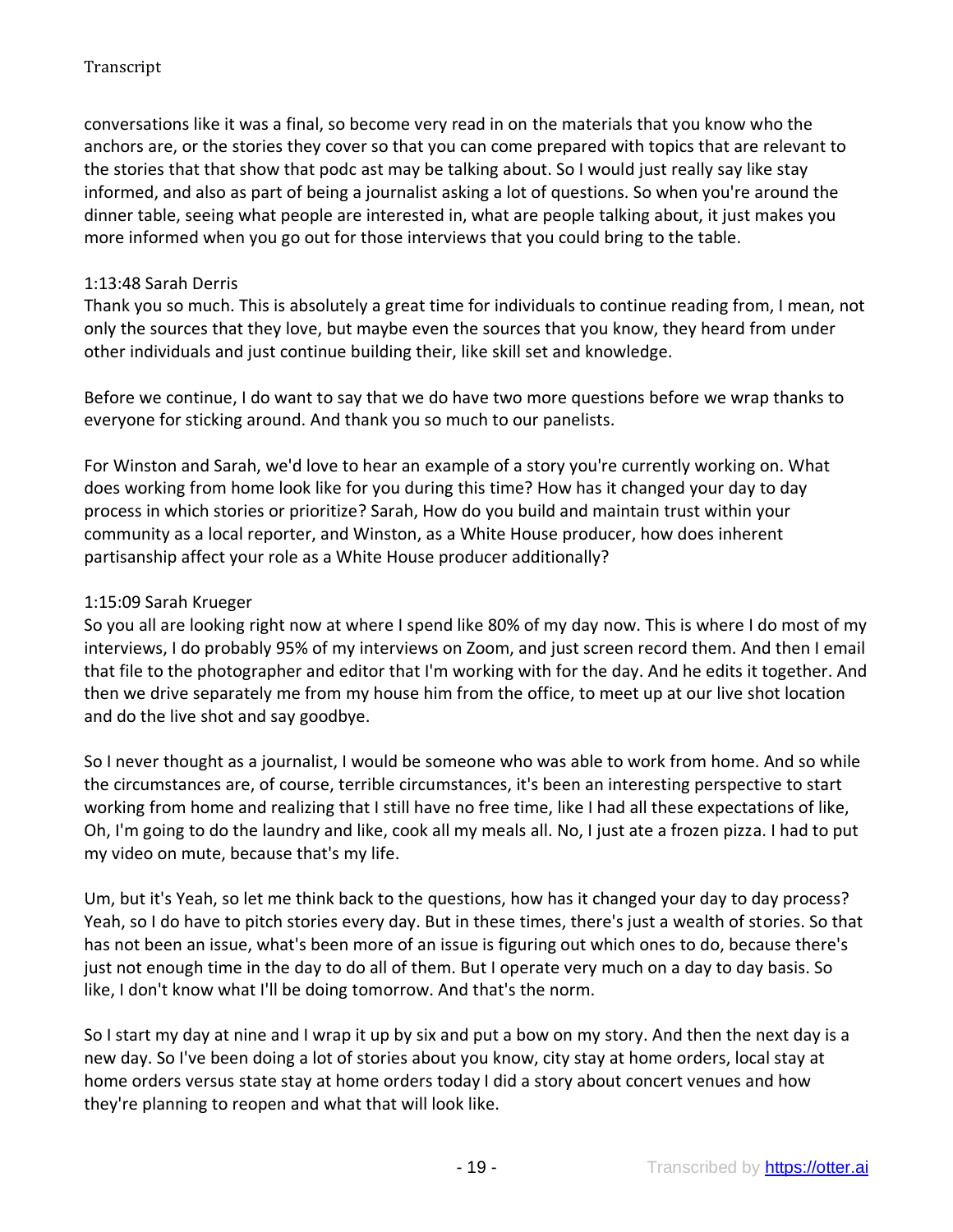And then to answer the last part of the question about building trust, I would say that, especially in local television news, there are a lot of people who are constantly trying to climb the ladder. So they'll go to one city for two years, and then move on and move on. And I think, you know, while that is something that is a reality, and that happens, I think it does show when there's someone who is actually invested in the community.

And I'm really invested in Durham, obviously went to Duke back at Duke again, my husband went to Duke, then he went to Duke again. And we love living in Durham, we bought a house in Durham. I've been working at my current station for about four years, which is a longish time, surprisingly, in local TV news for reporters. So I think that's how I've been able to work on building trust is just by showing like, Hey, I'm not just your reporter, like I'm your neighbor. And this is my home too. And I love it. And I'm looking out for you all and for the best for all of us. So if you can find a place you love to live and find a job you love, it's just ideal.

## 1:18:21 Winston Wilde

So part of me is actually kind of worried that, you know, executives of all types are going to start to see how we're working now and how we're doing a real yeoman's job, because news is being consumed a lot more than we're used to at least in terms of TV ratings.

NBC Nightly News is getting almost like 1.5 the viewership it used to averaging like over 10 million viewers newscast, as people are just really really digesting news, and we're doing this huge story. Basically, all from our homes. And, you know, the economy's kind of suffering all across the board and executives will start to take notice, I think of how we've been able to tread water in this way with the staffing where it is the furloughs and the hours cut down.

So you know, it's actually going to be kind of weird when stuff gets back to normal. And when there's not a need for me to be at the White House physically, or on a plane going to a campaign rally or something. The idea of going back to NBC's Bureau is going to be foreign to me, do I have to have to go all the way in or can I just continue to you know, watch everything from my pajamas. So I don't know what that's gonna look like afterwards, as people make those decisions way, way, way above me, but it's been a pretty it's been a pretty cool process to be able to have the functionality that I need to follow the President and everyone at the White House from my from my living room. Just…Maybe a helpful thing is to just kind of put it in perspective. Like we'll take a take a little example of, you know, Kellyanne Conway or something is on is on was on Fox today talking to Harris Faulkner about bunch of bunch of topics.

#### 01:20:18

And, you know, hey, Winston, make sure that you can, you can tell everyone what went on in that interview. And then so that we know what's what's important and what's not. So I'm on my couch. I have my TV on. And I'm watching Kellyanne talk to talk on Fox, taking notes as it's going along. And I have one of my mobile devices, recording every word she's saying on Fox, so one device is kind of auto transcribing what she's saying, on Fox. And on the other phone. I have a video that's showing, you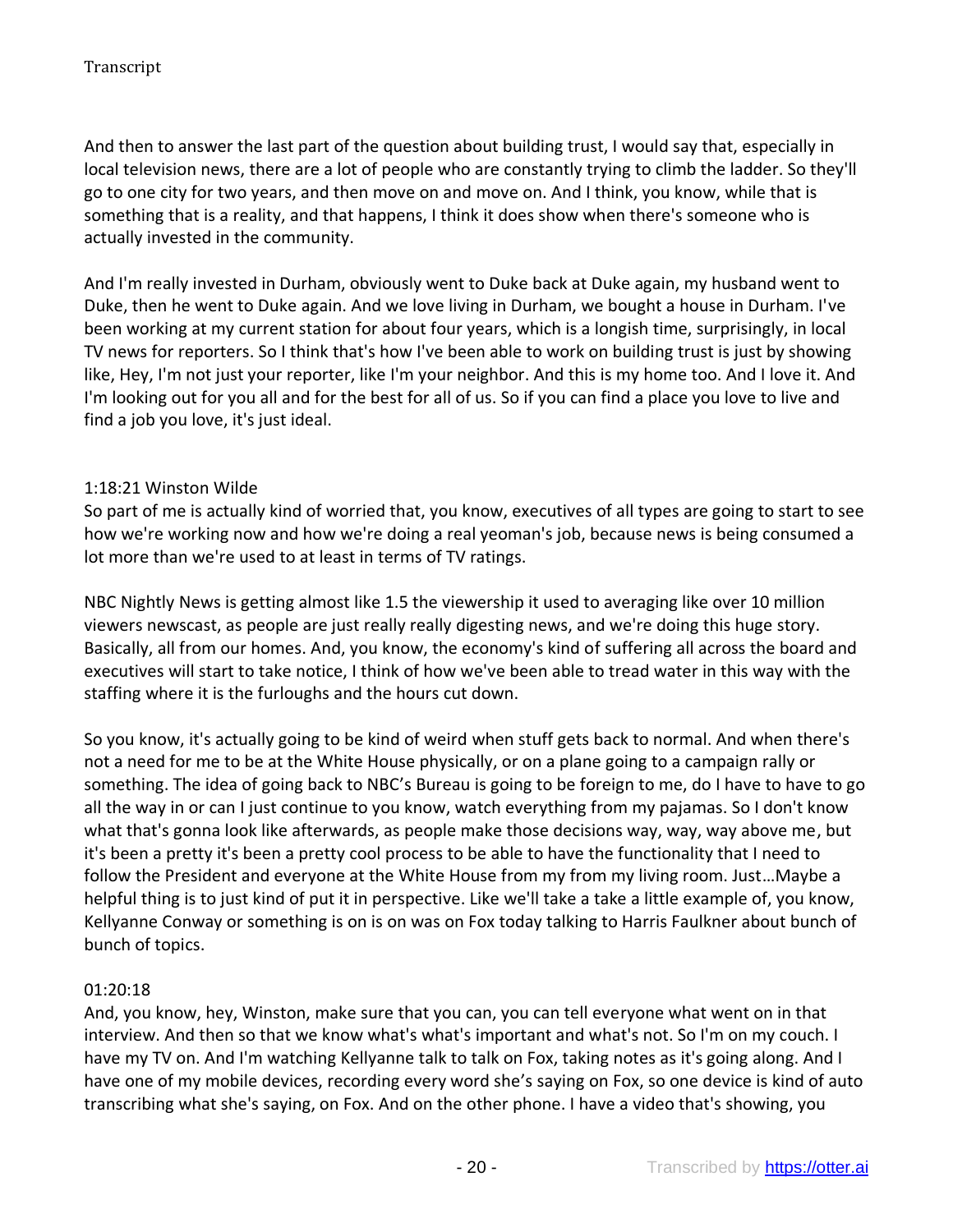know, live stream on the stakeout camera outside the West Wing, to the one she's done on Fox, and she just walks right over to that camera. It's like she walks from Fox's screen onto my phone screen for the stakeout.

And then I take that other phone that I was using, and I just start auto transcribing from the stakeout. And I'm on my laptop, taking notes on everything she's saying that's noteworthy. And then I turn out the news so that people can take the, you know, 40 minutes of time on Fox and at the stakeout that Kellyanne just said and digested into what you need to know. And we did that for the President several times today. We were going to be doing it for Pence is on Hannity right now. I don't have to do that, obviously, because I'm here, but someone is in our team.

And just the functionality of being able to do this at all, all at home is it's been it's been pretty mind blowing. As for as for the second question about how, as a producer, kind of how does the inherent very partisan climate affect what I do? You just kind of have to what I have to remind myself of is that the relationship with the press in in past presidencies. It's, maybe in some ways, it was more simpatico, because even though no president likes a negative headline, at least when the negative headline comes out, and you read the you read the copy in the paper, you watch the report on television and you're hearing facts presented to you, you go well, can't argue with the facts. This is a different climate with a president who likes to disregard and disrespect the press, especially when he perceives a report to be negative or unfair.

### 01:22:46

You just kind of have to keep doing your job and kind of stay above all that. Because the second you start to say, you know, well, how can you get accusatory and say like, How can you say that our reporting is, you know, these anonymous sources are fake or they don't exist, then you start to inject yourself into the story. And that's, that's just not constructive for anyone involved. So you kind of have to just kind of call the balls and strikes, as you see them, present them as the facts, you see them, and the administration will dispute it. But, you know, that's that's the right. That's the prerogative.

But every news organization that I've I've worked with has a very rigorous process of checking and double checking with multiple people and not just relying on hearsay, or single hand information from a single source, I should say. And just keep in mind that every President's relationship with the press has been adversarial. This is just it feels like a slightly different time, but you were doing your job. If I had a producer colleagues tells me this, who works out of the Pentagon, you're doing your job, if you've put a story that you know, you've rigorously checked out there, and someone from your beat in an official capacity sends you a pissed off email afterwards, you've done your job, because you're holding them accountable. So the long and short of it is that's that's what I would say.

#### 1:24:18 Eva Hong

Thank you. Yeah, I definitely think that journalists jobs are now more important than ever. Yeah. And so finally, our last question, sorry about the time over.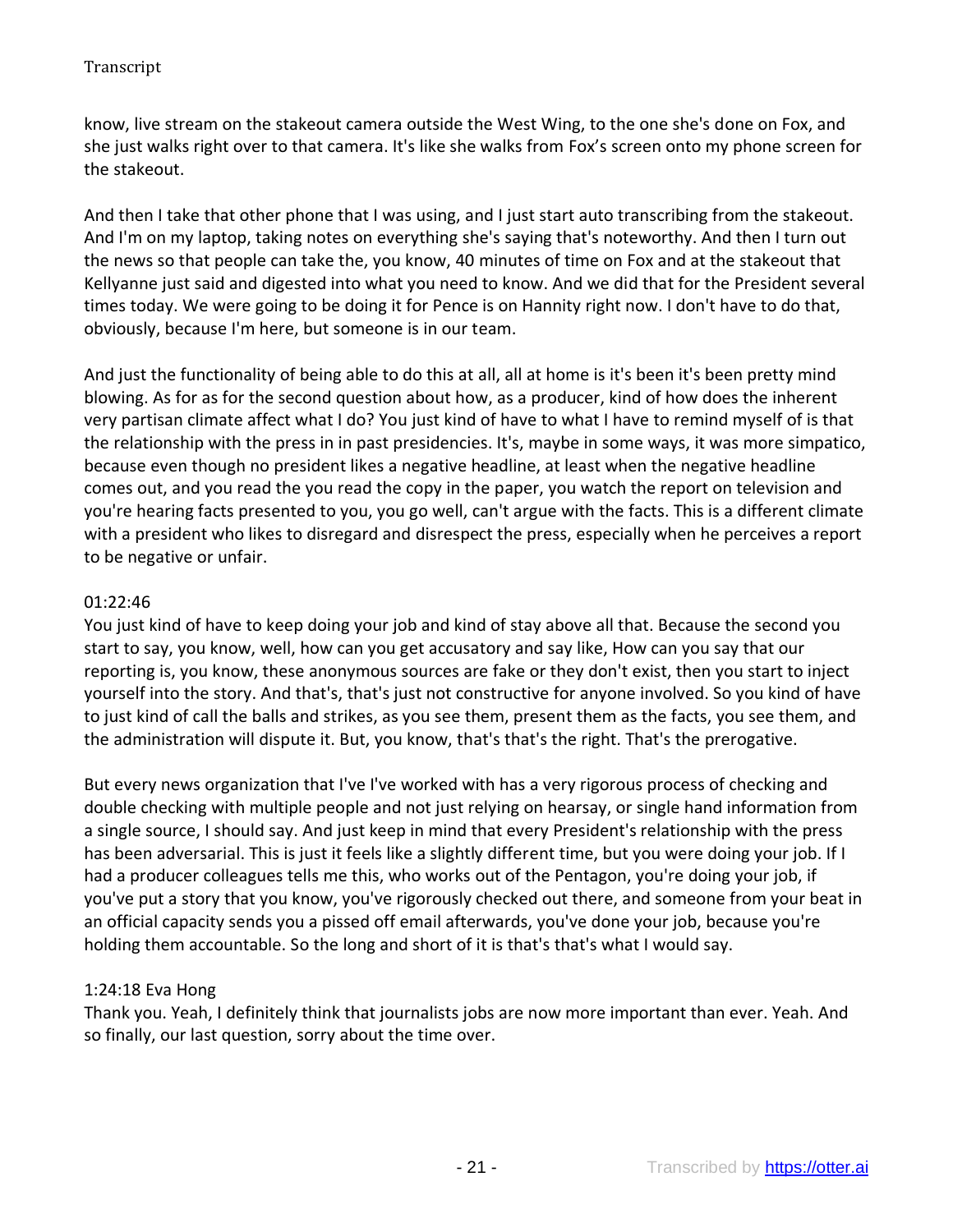This one is for Maria and Marco. So Sarah and I are working at The Chronicle know that, at least for the Chronicle. We're cutting a lot of printing days and mostly mostly moving everything towards a digital first model.

And we're wondering if that's the general trend in this industry for a major news outlets, and because of that are media companies looking for it? A significantly different skill set involving more at this kind of digital production skills. And would you recommend Duke students, current undergrads developing those kind of skills to be a better candidate in the job market?

### 1:25:19 Marco Werman

We've had an interesting evolution with the digital first at the world because as a public radio program, we are kind of de facto, a radio show first. But we always had kind of the world.org as as a website that was really kind of representing the show. But also, if you wanted to, you could listen to the show at theworld.org. A lot of that has changed.

With podcasting, we've been podcasting the show, in a kind of, you know, so that's slightly digital. But the challenge has been over the last 10 years to integrate both the the web team and the radio team into one single newsroom. And we occupy literally the same space, although we don't now, because everybody's off site.

We acquired through WGBH, an international newspaper called Global Post, which was based in Boston. For a number of years, we brought them they were they were digital only, and we brought them into the newsroom. So that kind of forced our hand and trying to figure out how to incorporate theworld.org. And the world itself as a radio show. That has become much more successful. And we have found kind of like the the website will pick up and do completely different stories from what we do on the radio. And that's just become more and more integrated over the past four years or so.

In terms of skill set, I mean, the the skill set for radio is simply you've got a really high quality tape recorder, which these are all digital recorder flash recorder these days, which is, you know, 200 bucks, a decent microphone is 200 bucks, and you're off and running. Since COVID-19.

Just a side note, all the radio reporters I know in the Boston area, have done a rush on a hockey sticks, they take the mic to the end of the stick, and that's about six feet. So that's where all the hockey sticks have gone. And in the Boston area.

The skill set, you know, digital photography, digital audio, video, all of that was not non existent when I left Duke, you either picked radio, TV or print and you kind of went for that. So the skill set has changed. I would say, you know, the basics kind of remain the same. It's get it first but get it right. We all need to be able to work on deadlines, journalist daily, weekly, whatever your deadline is and getting the facts right. That hasn't changed at all.

I guess in terms of my big question is like what now in terms of skill set, because, again, you know, where I'm speaking from is where I did the whole show today, as I've been doing for the past six weeks, is this kind of going is this current workflow going to be the permafrost going to be in permafrost now?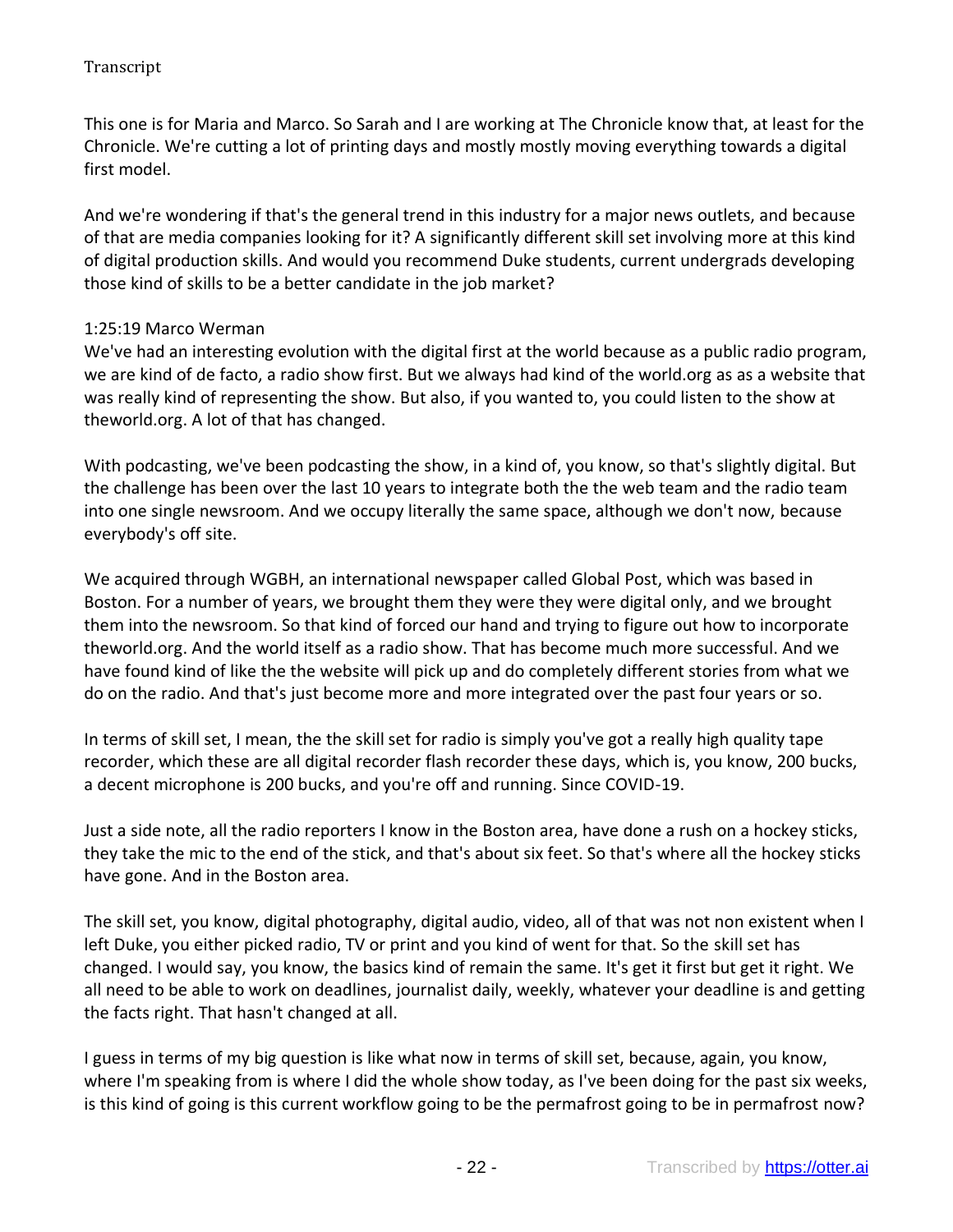How much of this are we going to keep? And how much of this is going to demand new skill sets? Or maybe jobs will be eliminated.

I just saw a clip the other day of a BBC correspondent in Mumbai, and he would got his grandmother to run the lights and the camera for him as he said that. So it's like, do we really need, you know, high paid high skilled people? I mean, I would argue yes, because otherwise, the whole profession, the whole industry is going to collapse.

But you know, I we have people who are doing local TV shows on WGBH. They usually have a crew of like, 10 people, they're doing it all by themselves now. So that then leads to the question, how much more are, you know, big media corporations going to consolidate? And how much are smaller ones going to kind of disappear? I know right now, there's a big panic among small public radio stations, local fundraising, local underwriting has dried up in the last six weeks. That's the money they use to buy programs like ours. So what does that mean? So those are the skills that I'm kind of worried about right now. Um. Yeah.

## 1:29:27 Maureen

These are some of the skills that you all will have, especially the people who were undergrads now. You naturally will be so much further ahead of like me, and, you know, a lot of people in the newsroom just what you have at your disposal and the things you do on a day to day basis.

But I think I still think at the end of the day, the more important skill set is to be like a really good storyteller or a good writer and a good you know, really like scrupulous about your fact checking and a good, a good communicator, a good you know, sourcing, like building connections with your sources and making people trust you. Sarah, I thought your point was really important, like just being trusted in your community, like you need to be trusted by your sources.

I think no matter there are other skills that are, are good to have. But I think if you don't have those, I mean, some one thing at the Wall Street Journal is like, the like the word correction is like the like the most terrifying words you could ever, like, hear like having to correct something. It's like, there's some level of like being detail oriented. That I think all that comes first and is so important and finding good exciting stories. And the the great thing I think right now is like there isn't this divide that there used to be in terms of like, are you going to be a print reporter? Are you going to be going to be on radio? Do you want to be on TV?

It's such an exciting time to be if you could tell a good story. You can go I mean, the Wall Street Journal, now you write, I mostly write, but I write a story. And then now we have our daily show The Journal, you go on. And it's really I mean, we've a really amazing team. And you know, that does all the legwork and draws you out telling your story to the producers. And yeah, and then there's TV opportunities. So I think it's just exciting. But I do think this, the most important skill set is the storytelling being really careful developing sources, and everything else is gravy.

01:31:51